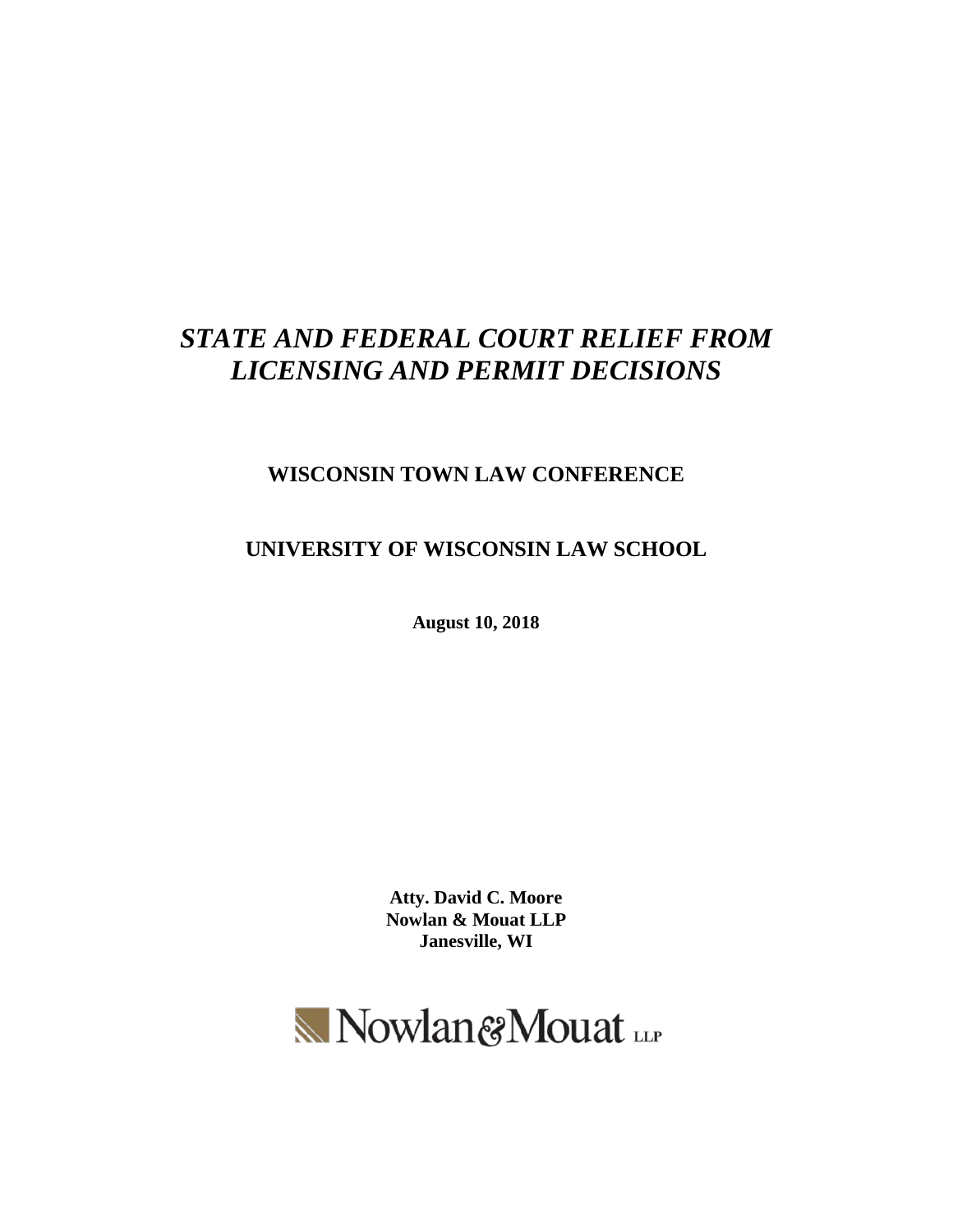# **TABLE OF CONTENTS**

| I.   | "Monitoring" Permits<br>a.<br><b>Compliance Verification Permits</b><br>b.<br><b>Our Focus: Regulatory Permits</b><br>$c_{\cdot}$                                                                                                                    |
|------|------------------------------------------------------------------------------------------------------------------------------------------------------------------------------------------------------------------------------------------------------|
| Π.   | Certiorari<br>a.<br>b. Constitutional Challenges                                                                                                                                                                                                     |
| Ш.   | Case Study – Casey's Marketing Company v. City of Milton 1<br>The Qutota<br>a.<br>b. The Competitors<br>c. The Politics<br>d. The Compromise                                                                                                         |
| IV.  | "The Remedy Available by Certiorari"<br>a.<br>Certiorari as a Provisional Remedy<br>b.<br>Certiorari by Statute<br>c.<br>Common Law Certiorari<br>d.<br>e. Process of Review<br><b>Time Limitations</b><br>f.<br><b>Alternative Procedures</b><br>g. |
| V.   | The Statutory Catch-All<br>a.<br>b. Exceptions<br>c. Time Limitation<br>d. Opting Out                                                                                                                                                                |
| VI.  | a. "Special Exceptions" and CUPs<br>The Statutory Menu after 2017 Wisconsin Act 67<br>Characteristics of Certiorari Under the Statutory<br>$\mathbf{c}$ .<br>Procedures for Denial of a CUP<br>Appeals from Decisions Other than Denial<br>d.        |
| VII. | A Digression: Are Re-zoning Decisions Appealed by Certiorari?  13                                                                                                                                                                                    |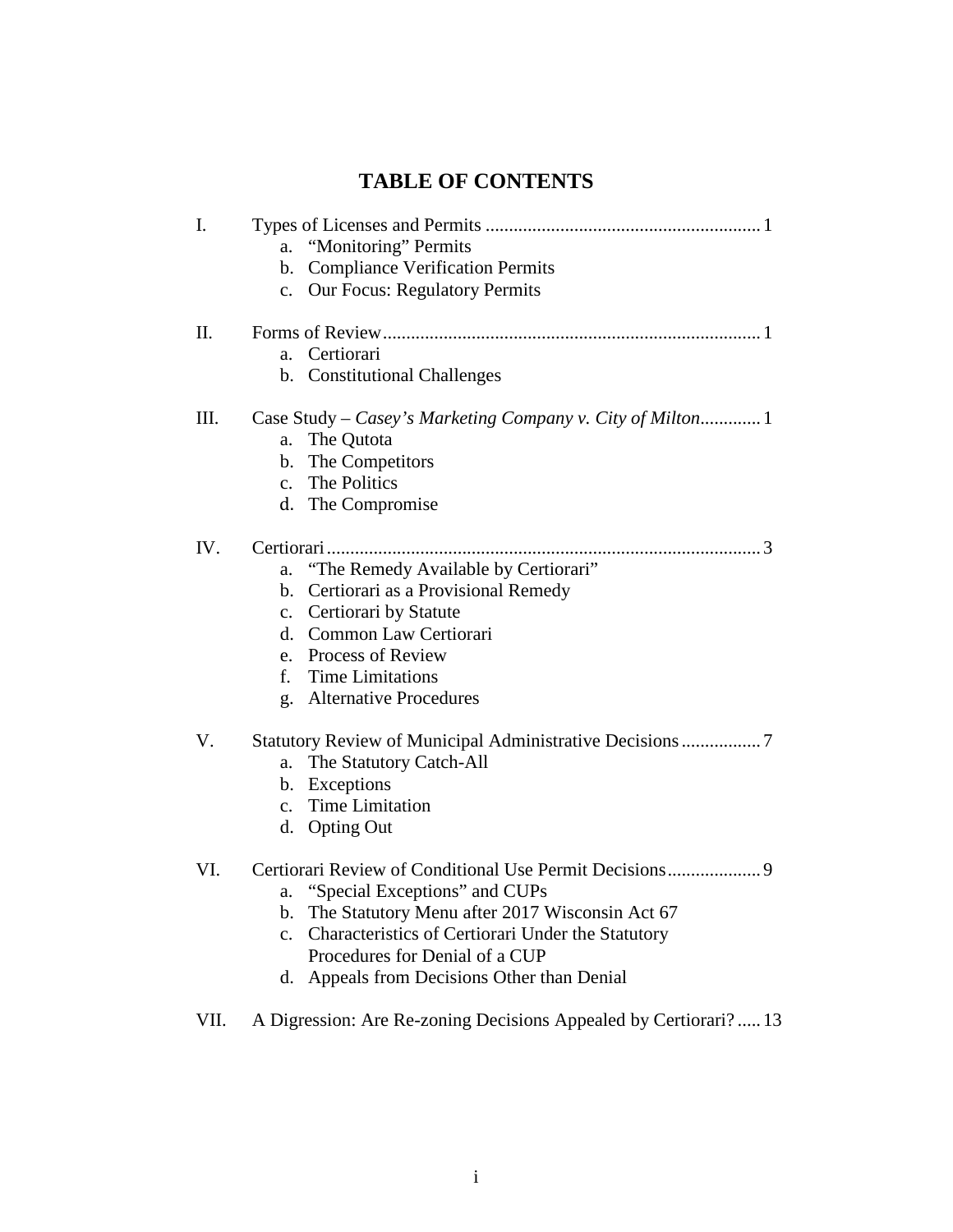|     | <b>Statutory Review</b><br>a.                                             |
|-----|---------------------------------------------------------------------------|
|     | b. Certiorari                                                             |
|     | Regulation of Alcohol – a Constitutionally-Favored Power<br>$C_{\bullet}$ |
|     | d. Filing Procedure                                                       |
|     | e. Taking Evidence                                                        |
| IX. |                                                                           |
|     | Chapter 68 Appeal<br>a.                                                   |
|     | b. Conditional Use Permit Appeal                                          |
| Χ.  |                                                                           |
|     | <b>Distinction from Certiorari</b><br>a <sub>z</sub>                      |
|     | b. Six-Year Limitation                                                    |
|     | <b>Standard of Review</b><br>$c_{\cdot}$                                  |
|     | d. Causes of Action                                                       |
|     | e. Remedies Under § 1983                                                  |
| XI. | .22                                                                       |
|     | Arbitrary acts and decisions can have multiple<br>a.<br>consequences.     |
|     | b. Reversal of a bad decision is not the worst-case scenario.             |
|     | c. E-mail has raised the bar for judicial review.                         |
|     |                                                                           |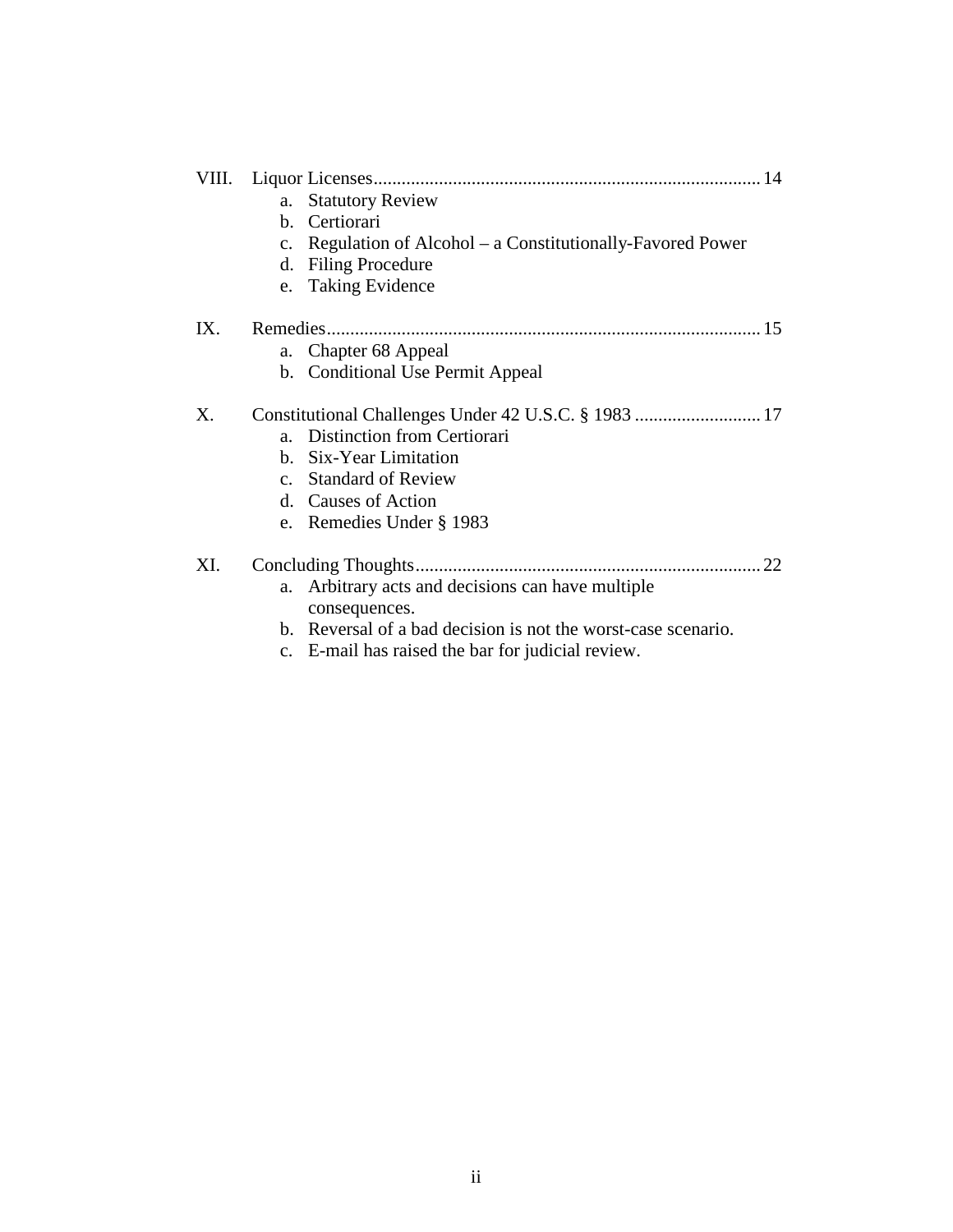# **I. TYPES OF LICENSES AND PERMITS**

#### **a. "Monitoring" Permits** – e.g. dogs, cats and bicycles

#### **b. Compliance Verification Permits** – e.g. building permits

#### **c. Our Focus: Regulatory Permits**

- Conditional Use Permits
- Alcohol licenses
- Other licenses and permits issued in the discretion of municipal government

#### **II. FORMS OF REVIEW**

#### **a. Certiorari**

"Certiorari is a mechanism by which a court may test the validity of a decision rendered by a municipality, an administrative agency, or an inferior tribunal." *Ottman v. Town of Primrose*, 2011 WI 18, ¶ 34, 332 Wis. 2d 3, 796 N.W.2d 411.

"Certiorari is used to test the validity of decisions made by administrative or quasi-judicial bodies." *Acevedo v. City of Kenosha*, 2011 WI App 10, ¶ 8, 331 Wis. 2d 218, 793 N.W.2d 500.

#### **b. Constitutional Challenges**

42 U.S.C. § 1983:

"Every person who, under color of any statute, ordinance, regulation, custom, or usage, of any State or Territory or the District of Columbia, subjects, or causes to be subjected, any citizen of the United States or other person within the jurisdiction thereof to the deprivation of any rights, privileges, or immunities secured by the Constitution and laws, shall be liable to the party injured in an action at law, suit in equity, or other proper proceeding for redress . . . ."

# **III. CASE STUDY –** *CASEY'S MARKETING COMPANY V. CITY OF MILTON*

#### **a. The Quota.**

• The City establishes a "quota" limiting the number of Class "A" licenses for sale of fermented malt beverages – 3, or one for every 1500 residents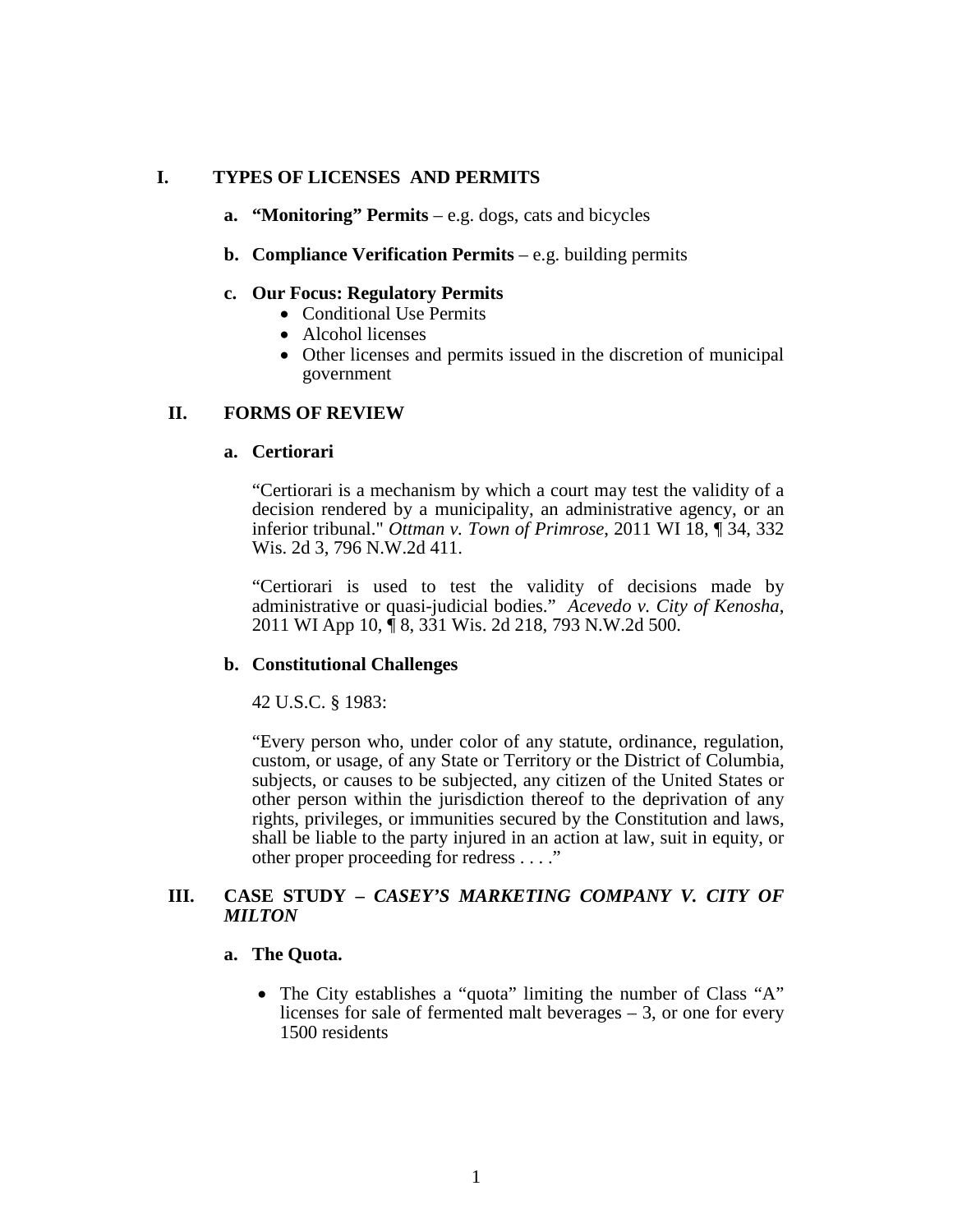• One is held by a liquor store, one by a grocery store, and one by a convenience store.

# **b. The Competitors**

- Casey's has a pre-existing store with no license
- A new Kwik Trip is proposed at a new freeway exit; Kwik Trip will not build if it can't sell beer.

#### **c. The Politics**

- The "pro-development" faction of the Council wants the new Kwik Trip.
- The "anti-alcohol" faction is worried about opening up a floodgate of beer sales.

# **d. The Compromise**

- The ordinance is amended to allow the Council, in its discretion, to exceed the quota.
- New "factors" are created (by resolution) to allow Common Council the discretion to allow for exceptions to the 3-license quota:

"[T]he Common Council *may* consider the following *factors*:

- 1.Whether the building in which the proposed licensed establishment is to be located is in excess of 4000 sq. ft.;
- 2.Whether the proposed licensed establishment is located more than 1500 feet from school district property;
- 3.Whether the proposed licensed establishment would derive less than fifty percent (50%) of its gross revenue from the sale of alcoholic beverages;
- 4.Whether the proposed licensed establishment has submitted a plan that adequately ensures that all alcohol sales will be conducted in compliance with all state laws and local ordinances;
- 5.Whether the proposed licensed establishment demonstrates a positive impact to the community;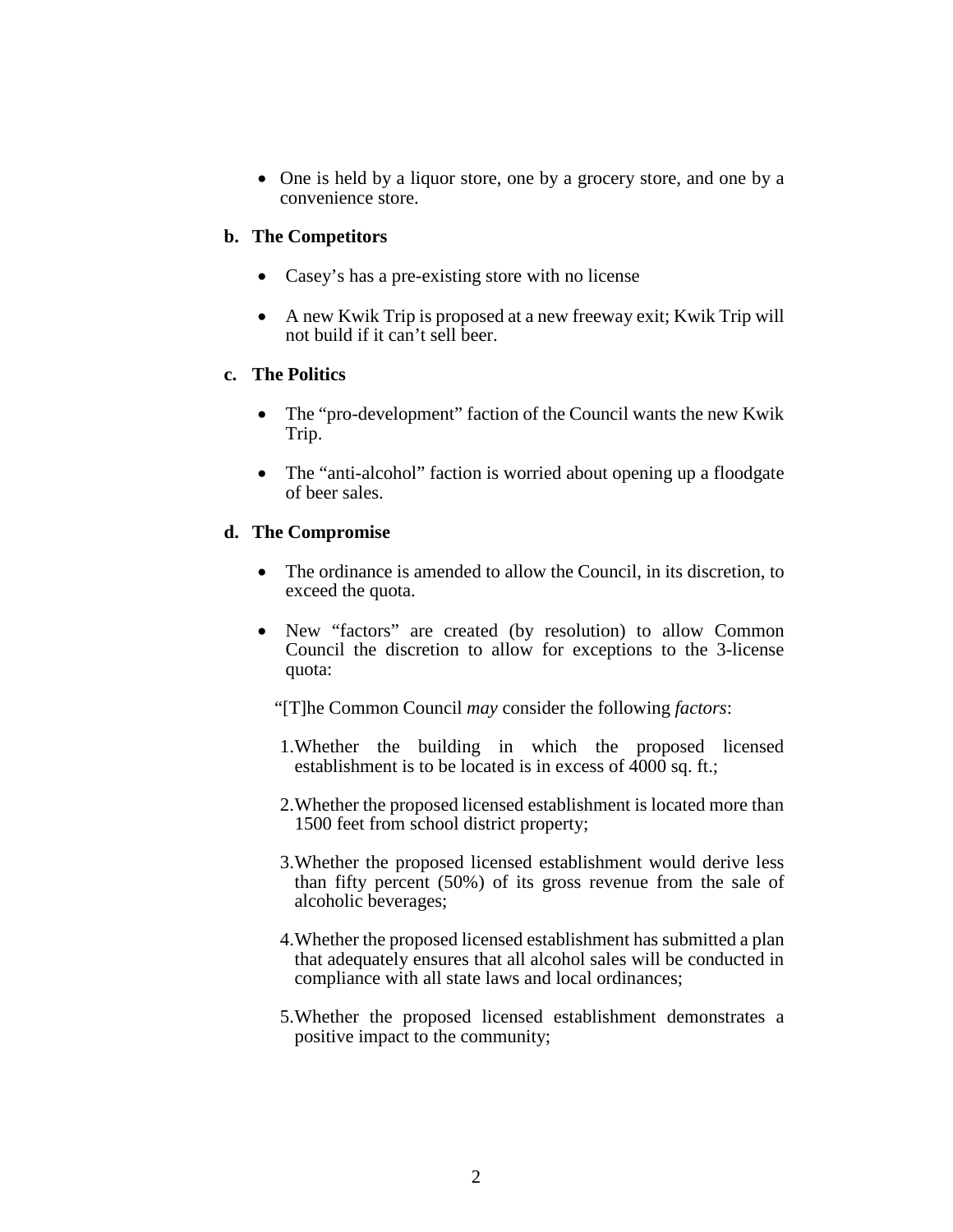6.Other *factors* which the Common Council *may deem relevant* to a specific application."

# **e. The Applications**

- Kwik Trip applies and is summarily granted a license.
- Casey's applies and is summarily denied.

# **f. A Few Extra Facts**

- Casey's is slightly less than 4000 sq. ft. in area.
- Kwik Trip proposes a store larger than 4000 sq. ft.
- Casey's is slightly within 1500 of the high school
- Kwik Trip is more than 1500 feet from any school
- "Factors" apply only to those businesses exceeding the quota

# **IV. CERTIORARI**

# **a. "The Remedy Available by Certiorari"**

• The writ of certiorari:

"A writ of superior court to call up the records of an inferior court or a body acting in a quasi-judicial capacity." *Certiorari,*  Merriam-Webster Dictionary (11th ed. 2016)

• Wis. Stat. § 753.04 :

"All writs issued from the circuit court shall be in the name of the state of Wisconsin, shall bear date the day they are issued, be *attested in the name of the judge* of the circuit in which issued, and if there is no such judge, then in the name of the chief judge of the court of appeals or the chief justice of the supreme court, be returnable on a date certain which is not more than 60 days from the date of issuance, unless otherwise directed by law, by the judge or by rule of court, be *signed by the clerk*, *sealed with the seal of the court* and directed to some officer or person authorized to serve or execute the writs. All writs of certiorari issued to review any action taken by a county board, town board, common council of any city or board of trustees of any village,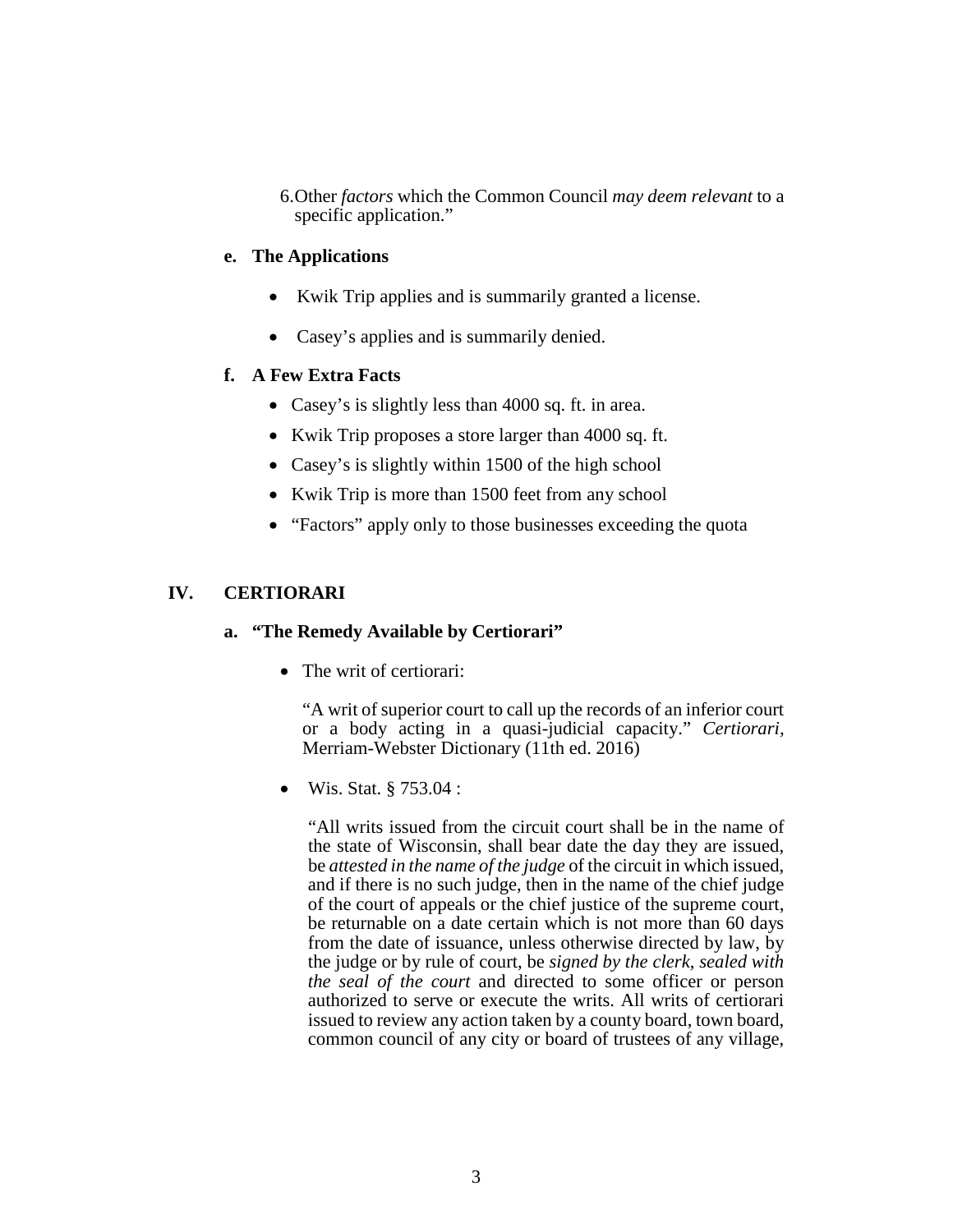or any record lawfully in the custody of a county clerk, town clerk, city clerk or village clerk may be addressed to and served upon the proper county clerk, *town clerk*, city clerk or village clerk, respectively, who shall make return thereto.

• Wis. Stat. § 781.01 (Ch. 289, Laws of 1981):

"The remedy available by a writ of mandamus, prohibition, quo warranto, *certiorari* or habeas corpus may be granted by the final judgment or allowed as a provisional remedy in an action or proceeding. *The use of a writ is not necessary*. This section does not alter the nature of any extraordinary remedy or the scope of the proceedings, including without limitation the relief available, discovery, the availability of jury trial and the burden of proof."

#### **b. Certiorari as a Provisional Remedy.**

Certiorari gets you the *remedy* of a review – not the remedy of reversal, remand or modification.

#### **c. Certiorari by Statute**:

• Example: Wis. Stat.  $\S 68.13(1)$ :

"Any party to a proceeding resulting in a final determination may seek review thereof *by certiorari* within 30 days of receipt of the final determination. The court may affirm or reverse the final determination, or remand to the decision maker for further proceedings consistent with the court's decision."

• Example: Wis. Stat. 62.23(7)(e) 10.:

"Any person or persons, jointly or severally aggrieved by any decision of the board of appeals, or any taxpayer, or any officer, department, board or bureau of the municipality, may, within 30 days after the filing of the decision in the office of the board of appeals, *commence an action seeking the remedy available by certiorari.* . . ."

#### **d. Common Law Certiorari:**

"It is well established in this state that where there are no statutory provisions for judicial review, the action of a board or commission may be reviewed by way of certiorari." *State ex rel. Johnson v. Cady*, 50 Wis. 2d 540, 549-50, 185 N.W.2d 306 (1971).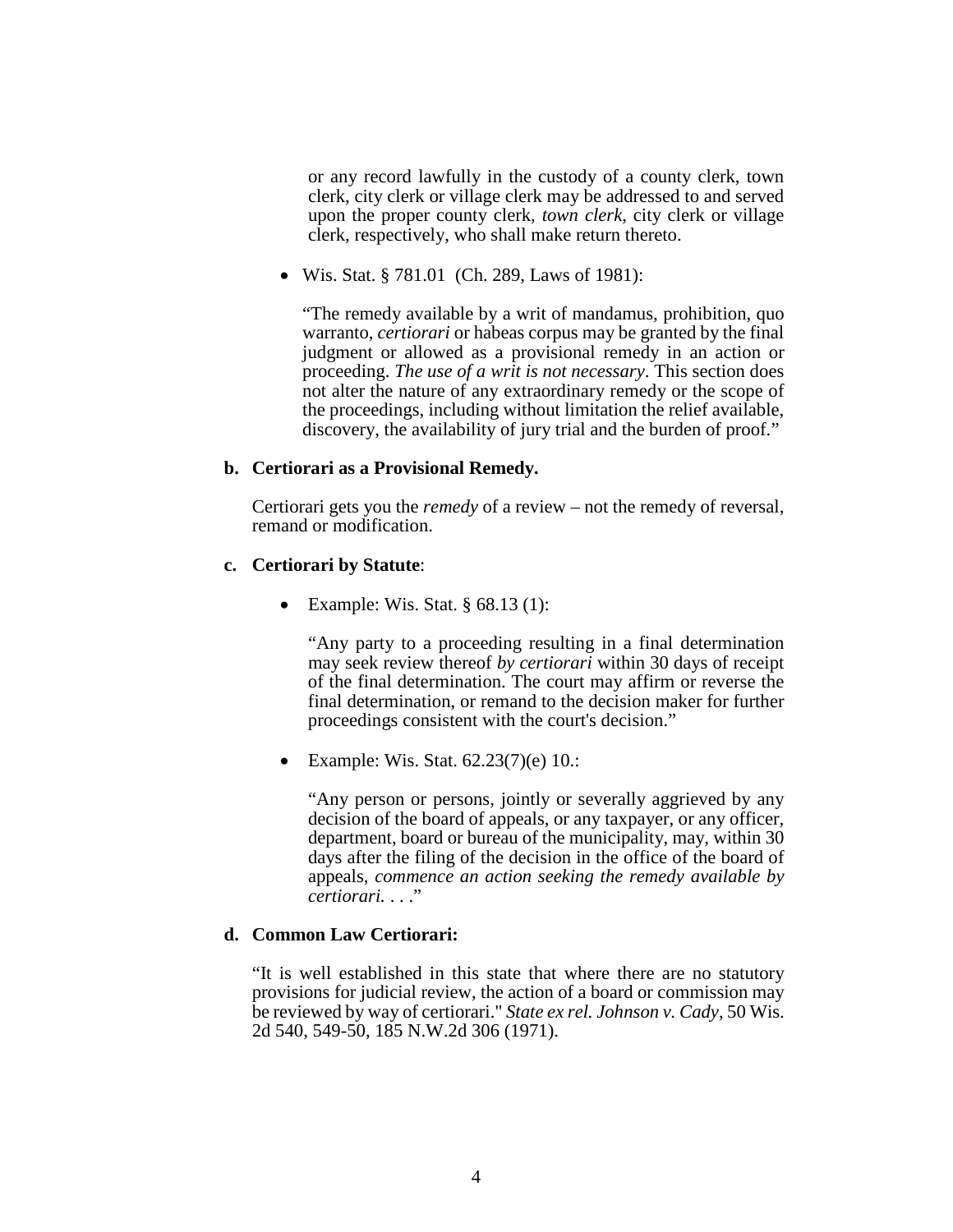#### **e. Process of Review**

• The Four Inquiries:

There are four standard inquiries in a certiorari action in common law:

(1) [W]hether the municipality kept within its jurisdiction; (2) whether it acted according to law;

(3) whether its action was arbitrary, oppressive or unreasonable and represented its will and not its judgment; and

(4) whether the evidence was such that it might reasonably make the order or determination in question.

*Nowell v. City of Wausau*, 2013 WI 88, ¶ 48, 351 Wis. 2d 1, 838 N.W.2d 852.

• Common Law Limits on the Scope of Review

*Unless the statute limits or enlarges the scope of review*, it is confined to the same four inquiries as common law certiorari and the record of the administrative proceedings.

*E.g.*, *State ex rel. Ruthenberg v. Annuity & Pension Bd.,* 89 Wis. 2d 463, 474, 278 N.W.2d 835 (1979); *State ex rel. Harris v. Annuity & Pension Bd., Emp. Ret. Sys. of City of Milwaukee,* 87 Wis. 2d 646, 652, 275 N.W.2d 668 (1979).

• Presumption of Validity

"Certiorari review accords the decision of the local governmental entity a presumption of 'correctness and validity."

*AllEnergy Corp. v. Trempeleau Cty. Env't & Land Use Comm.*, 2017 WI 52, 375 Wis. 2d 329, ¶ 88, 895 N.W.2d 368; *citing Kapischke v. Cty. Of Walworth*, 226 Wis. 2d 320, 328, 595 N.W.2d 42 (Ct. App. 1999).

• Standard of Review

"The board's findings will not be disturbed if any reasonable view of the evidence sustains them."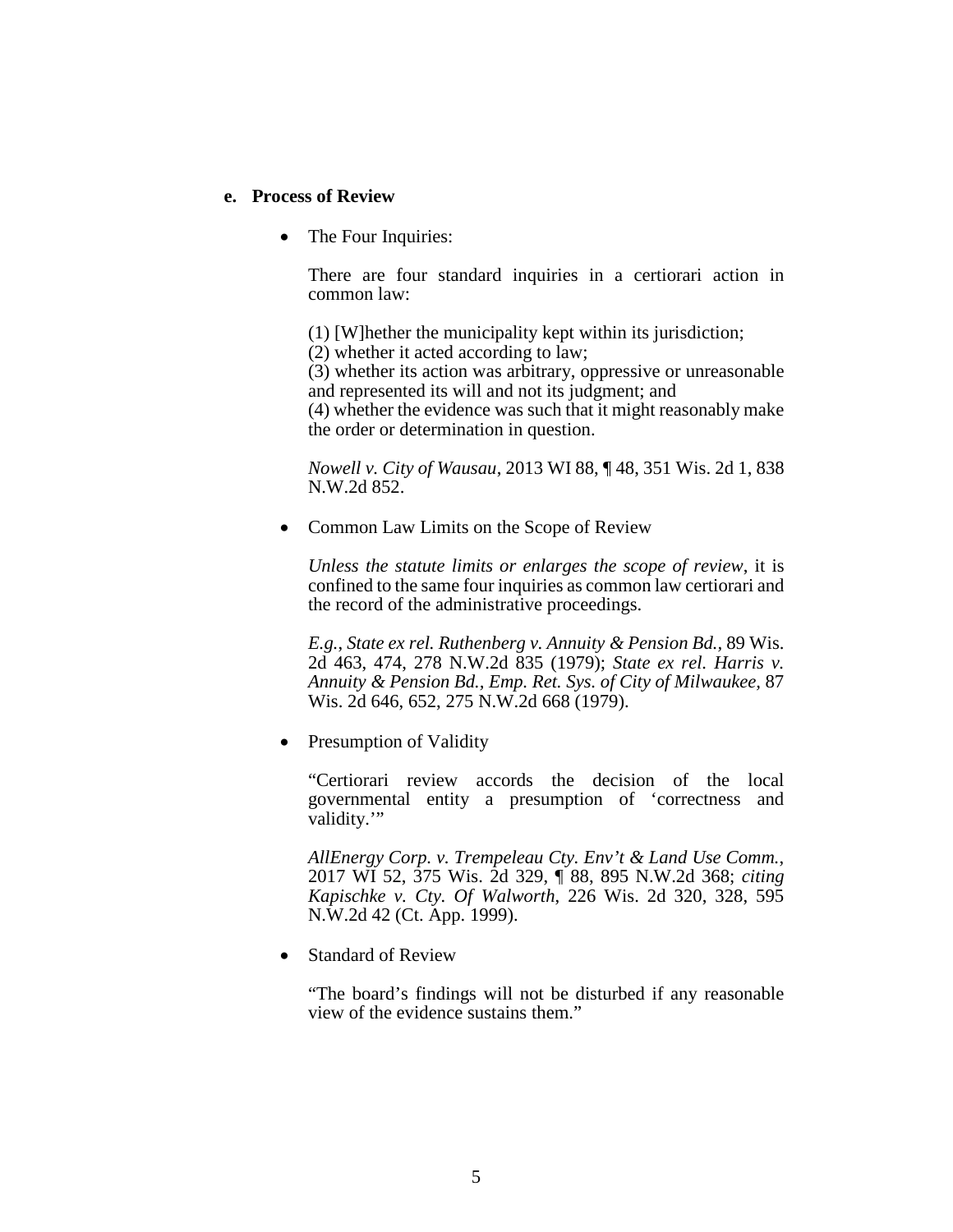*Kapischke,* 266 Wis. 2d at 328; *State ex rel. Morehouse v. Hunt,*  235 Wis. 358, 291 N.W. 745, 749 (1940).

#### **f. Time Limitations**

Time limitations on appeals are normally set by statute (usually 30 days) under statutory certiorari. *If a statute does not apply or does not specify a time limitation*, action must be brought *within 6 months*.

*Firemen's Annuity & Ben. Fund of Milwaukee v. Krueger*, 24 Wis. 2d 200, 206, 128 N.W.2d 670 (1964).

#### **g. Alternative Procedures**

There are three different ways to begin a certiorari action. *Nickel River v. City of LaCrosse,* 156 Wis. 2d 429, 431-432, 457 N.W.2d 333 (Ct. App. 1990):

• Filing of a Summons and Complaint:

Wis. Stat. § 801.02(5) permits the procedures for civil actions to be applied to certiorari proceedings, allowing filing by summons and complaint. Generally, this is the easiest and most practical method.

Service of an Original Writ.

If writ procedure is used, the writ must be *served* within the required time period (again, 30 days under most statutes  $-6$ ) months under common law).

• Filing of a Complaint with Service of Complaint and Order

The "complaint and order" method is an option for an emergency situation where the case may be moot before a response would be filed. *See generally Koenig v. Pierce Cty. Dep't of Human Servs.,* 2016 WI App 23, ¶ 20, 367 Wis. 2d 633, 877 N.W.2d 632 (discussing the use of a complaint and order in an emergency situation). The appellant need not prove there is an "emergency." *Id.,* ¶ 21. Wis. Stat. § 801.02(5) does not require that the order be signed within the 30-day time limit; the beginning of the action is measured from when the complaint is filed. *Id.,* ¶ 26.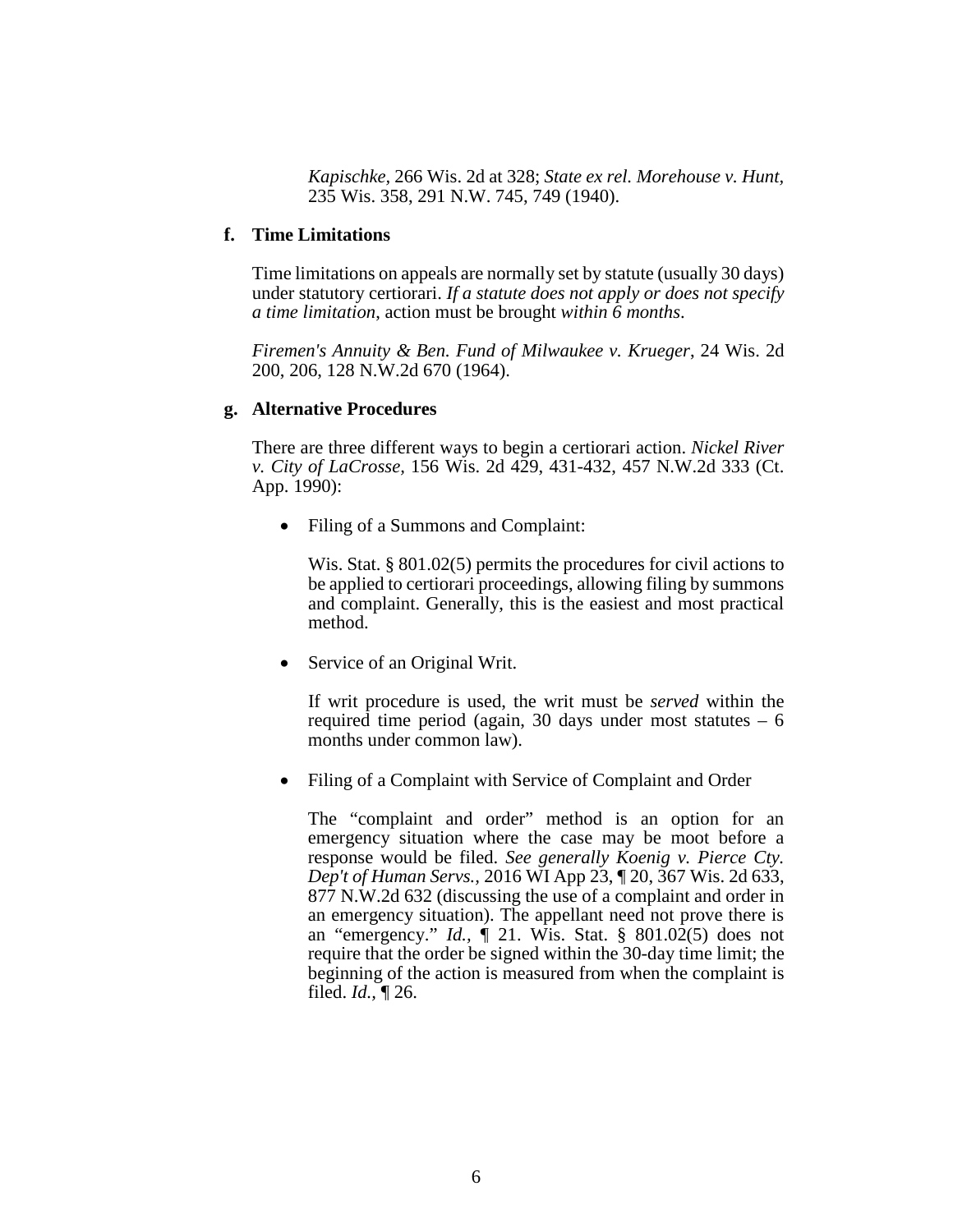# **V. STATUTORY REVIEW OF MUNICIPAL ADMINISTRATIVE DECISIONS**

#### **a. The Statutory Catch-All**:

Wis. Stat. § 68.01:

"Any person having a substantial interest which is adversely affected by an administrative determination of a governing body, board, commission, committee, agency, officer or employee of a municipality or agent acting on behalf of a municipality as set forth in s. 68.02, may have such determination reviewed as provided in this chapter. The remedies under this chapter shall not be exclusive. No department, board, commission, agency, officer or employee of a municipality who is aggrieved may initiate review under this chapter of a determination of any other department, board, commission, agency, officer or employee of the same municipality, but may respond or intervene in a review proceeding under this chapter initiated by another."

#### **b. Exceptions**

Wis. Stat. § 68.03:

"Except as provided in s. 68.02, the following determinations are *not* reviewable under this chapter:

(1) A legislative enactment. A legislative enactment is an ordinance, resolution or adopted motion of the governing body of a municipality. (2) Any action subject to administrative or judicial review procedures under other statutes.

. . .

(8) Any action which is subject to administrative review procedures under an ordinance providing such procedures as defined in s. 68.16. (9) Notwithstanding any other provision of this chapter, any action or determination of a municipal authority which does *not* involve the constitutionally protected right of a specific person or persons to due process in connection with the action or determination."

#### **c. Time Limitation**

Wis. Stat. § 68.13 (1):

"Any party to a proceeding resulting in a final determination may seek review thereof by certiorari within *30 days of receipt of the final determination*. The court may affirm or reverse the final determination,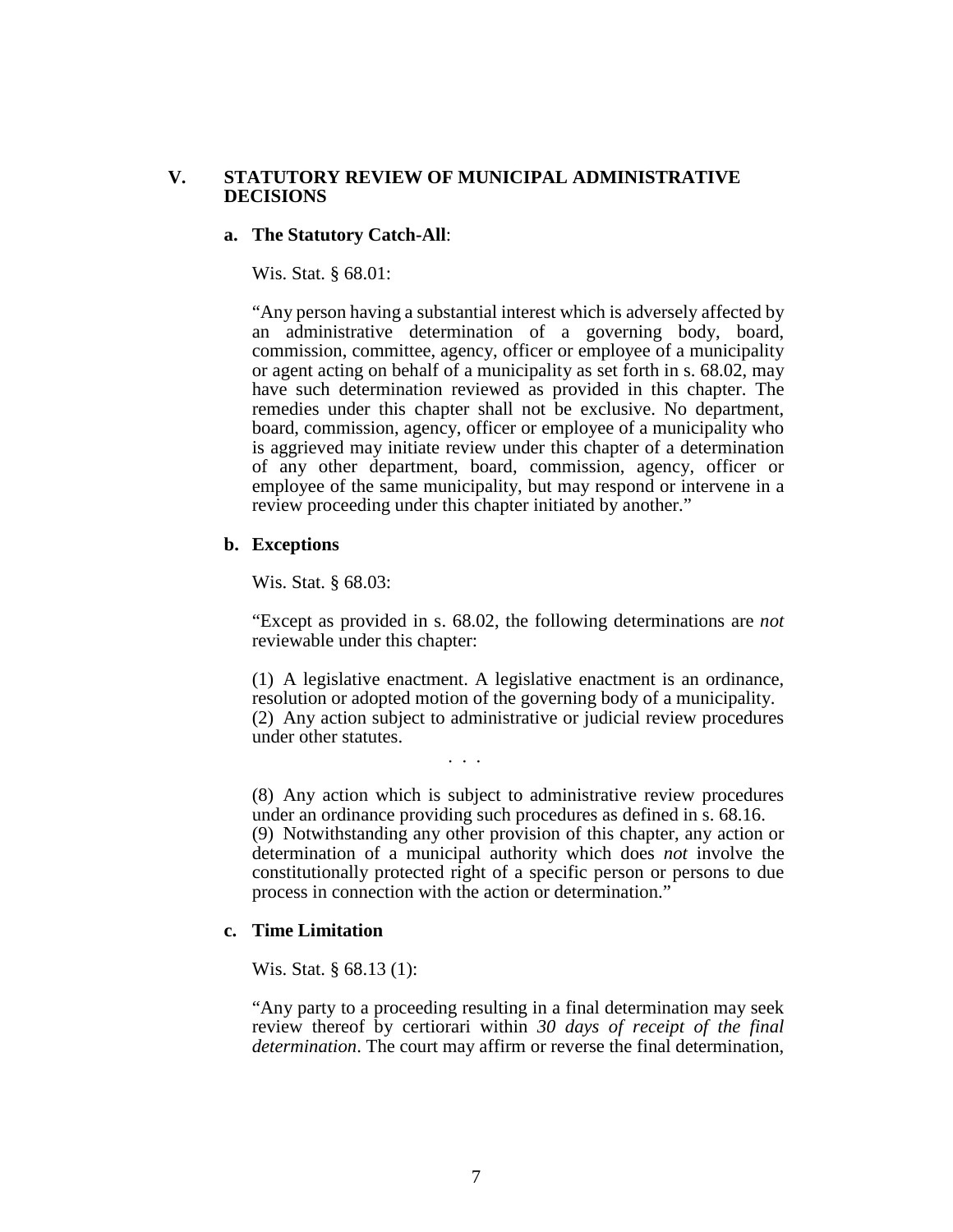or remand to the decision maker for further proceedings consistent with the court's decision."

# **d. Opting Out**

• Option for Alternative Review Procedure

Wis. Stat. § 68.16:

"The governing body of any municipality may elect not to be governed by this chapter in whole or in part by an ordinance or resolution which provides procedures for administrative review of municipal determinations."

• Opting Out and Judicial Review

If a municipality opts out of the statute "and has not provided for judicial review by certiorari, review by common law certiorari is available." *Toubl v. Town of Beloit,* 2011 WI App 58, ¶ 11 n.2, 332 Wis. 2d 806, 798 N.W.2d 320 (UNPUBLISHED); *citing Franklin v. Housing Authority of Milwaukee,* 155 Wis. 2d 419, 424, 455 N.W.2d 668 (Ct. App. 1990).

- Time Limits in Opting-Out
	- o Can a municipality adopt its own time limit? If not, what time limit applies? 6 months? Suggestion for drafting ordinance: Create a 30 day limit, or opt out of everything *except* the statutory time limit.
	- o What does "30 days of receipt of the final determination" mean?
		- *Pulera v. Town of Richmond,* 2017 WI 61, 375 Wis. 2d 676, 896 N.W.2d 342.

In order to reconfigure an intersection with a county road, two portions of town roads in two towns were discontinued. A resident filed for review bey certiorari. The towns alleged the petition was untimely. The statutory provision for appeal  $(\S$  82.15) referenced  $\S$  68.13.

The Supreme Court concluded "that the thirtyday period during which certiorari review is available for a town board's highway order to lay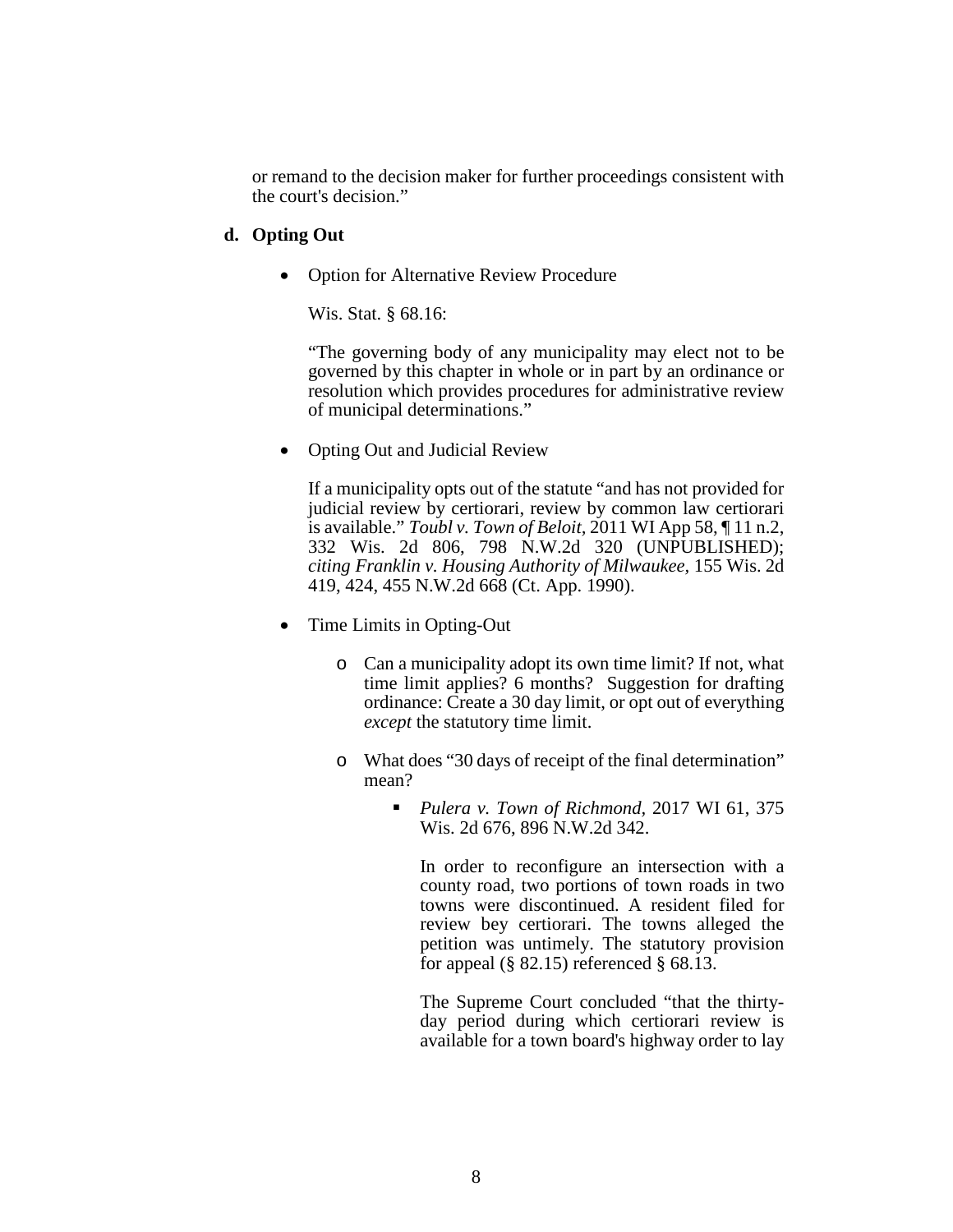out, alter or discontinue a highway begins to run on the date that the highway order is recorded by the register of deeds."

Query: What happens if the decision is *not* to issue the order?

 *Zelman v. Town of Erin*, 2017AP1529 (July 11, 2018, recommended for publication):

A neighbor opposed issuance of a CUP for a wine business. The Plan Commission approved the permit. The neighbor appealed to the Town Board. A hearing was held on 9-19-16. An amended complaint seeking certiorari review was filed on 11-9-16. The court determined that the appeal was timely because the neighbor received no final determination until (in this case, a signed decision) less than 30 days before filing.

#### **VI. CERTIORARI REVIEW OF CONDITIONAL USE PERMIT DECISIONS**

#### **a. "Special Exceptions" and CUPs.**

"Conditional use permit" is now a statutory term under 2017 Wis. Act 67 (previously "special exception" in chapters 59, 60 and 62 – the county, town and city statutes governing zoning authority)

#### **b. The Statutory Menu after 2017 Wisconsin Act 67**:

• Appeals from city's denial of conditional use permit (or from a town board or plan commission exercising village powers):

Wis. Stat. § 62.23 (7) (de) 5.:

"If a city denies a person's conditional use permit application, the person may appeal the decision to the circuit court under the procedures contained in par. (e) 10."

• City Board of Appeals Procedure:

Wis. Stat. § 62.23(7)(e) 10.:

"Any person or persons, jointly or severally aggrieved by any decision of the *board of appeals*, or *any taxpayer*, *or any officer,*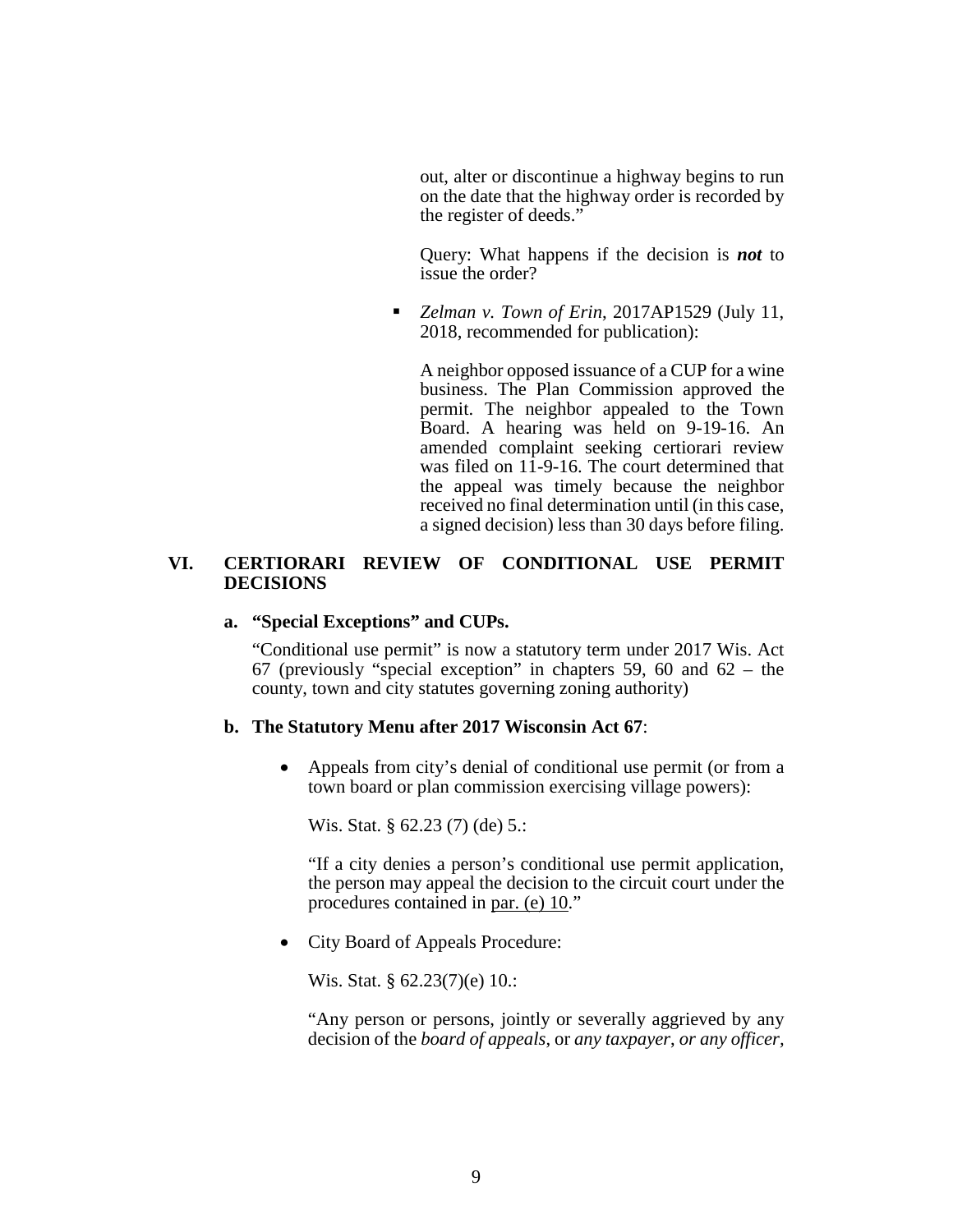*department, board or bureau of the municipality*, may, within 30 days after the *filing of the decision* in the office of the board of appeals, commence an action seeking *the remedy available by certiorari*. The court shall not stay proceedings upon the decision appealed from, but may, on application, on notice to the board of appeals and on due cause shown, *grant a restraining order*. The board of appeals shall not be required to return the original papers acted upon by it, but it shall be sufficient to return certified or sworn copies thereof. *If necessary for the proper disposition of the matter, the court may take evidence*, or appoint a referee to take evidence and report findings of fact and conclusions of law as it directs, which shall constitute a part of the proceedings upon which the determination of the court shall be made. *The court may reverse or affirm, wholly or partly, or may modify, the decision brought up for review*."

• Appeals from denial of conditional use permit by a town that is not exercising village powers:

Wis. Stat. § 60.61 (4e) (e):

"If a town denies a person's conditional use permit application the person may appeal the decision to the circuit court under the procedures contained in s. 59.694 (10)."

• County Board of Adjustment Procedure:

Wis. Stat. § 59.694 (10):

"Any person or persons, jointly or severally aggrieved by any decision of the board of adjustment, or any taxpayer, or any officer, department, board or bureau of the municipality, may, within 30 days after the filing of the decision in the office of the board of appeals, *commence an action seeking the remedy available by certiorari.* . . ."

#### **c. Characteristics of Certiorari Under the Statutory Procedures for Denial of a CUP**

- Applicant ("the person") may appeal from denial of CUP.
- *Any taxpayer* may appeal from decision of a board of appeals, or a county board of adjustment.
- A municipal board may appeal from a decision of a board of appeals, or a county board of adjustment.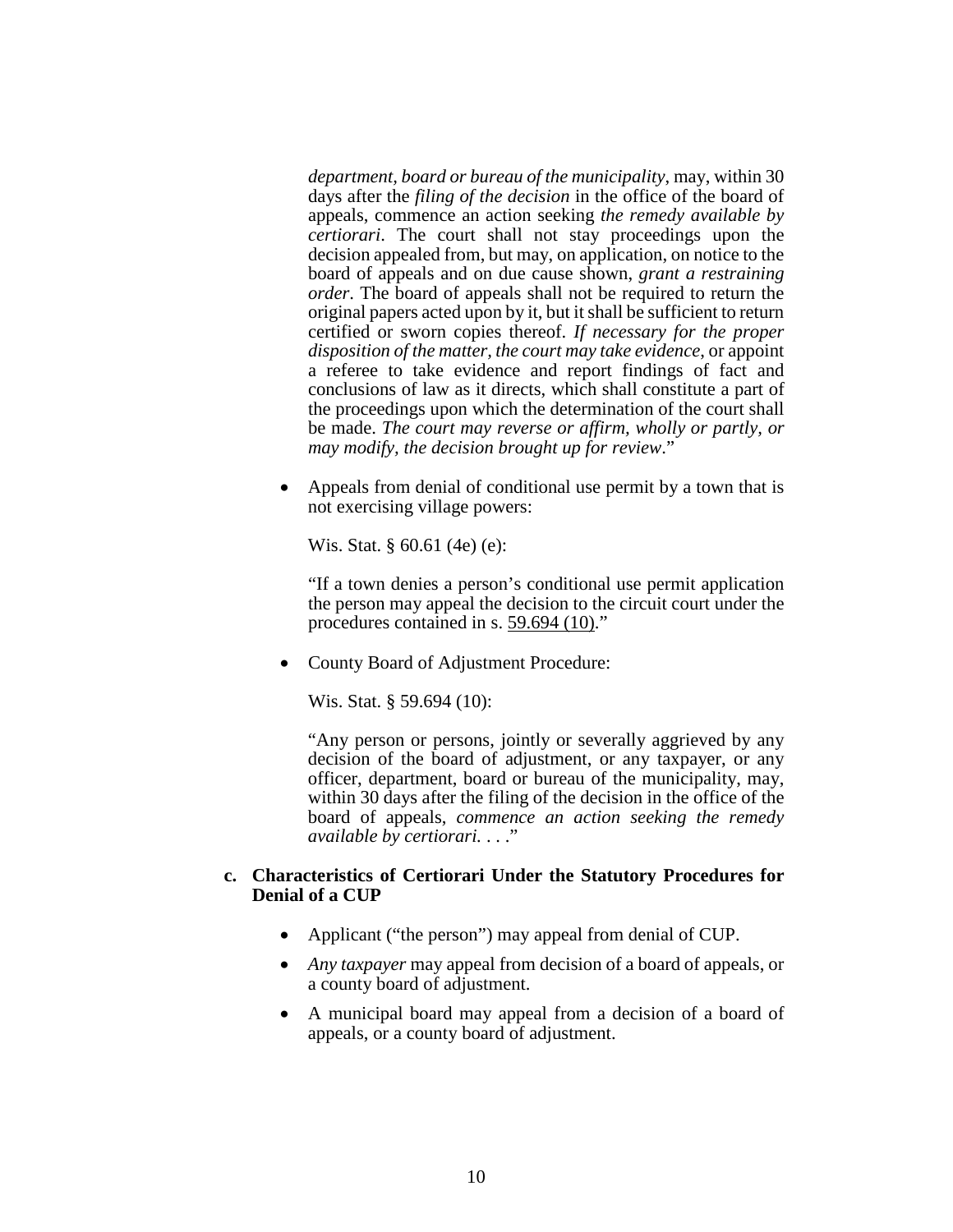- 30-day time limit.
- Limit runs from *filing of decision*.
- Court *may* grant a restraining order "on due cause shown."
- The court *may* take additional evidence (e.g., e-mails obtained under open records request ?).
- The court "may reverse or affirm, wholly or partly, *or may modify* the decision brought up for review."

# **c. Appeals from Decisions Other Than Denial**

What if the decision was not to deny, but to grant, or to impose particular conditions?

• CUPs ("special exceptions") may be (and usually are) issued by the Town Board or Plan Commission under village powers (and not by the board of appeals).

Wis. Stat. § 62.23(7)(e) 10.:

"The council which enacts zoning regulations pursuant to this section shall by ordinance provide for the appointment of a board of appeals, and shall provide in such regulations that said board of appeals may, in appropriate cases and subject to appropriate conditions and safeguards, make special exceptions to the terms of the ordinance in harmony with its general purpose and intent and in accordance with general or specific rules therein contained. *Nothing in this subdivision shall preclude the granting of special exceptions by the city plan commission or the common council* in accordance with the zoning regulations adopted pursuant to this section which were in effect on July 7, 1973 or adopted after that date."

- Conditional use permits are "special exceptions" by definition under Wis. Stat. § 62.23 (7) (de) a., and by common law. *Hudson v. Hudson Town Bd. of Adjustment*, 158 Wis. 2d 263, 273, 461 N.W.2d 827 (Ct. App. 1990).
- Wis. Stat. § 62.23(7)(e) 10. permits certiorari review of decisions made by *the board of appeals*. The statute is "exclusive" as to "a zoning board's decision." *Dujardin v. Barry*, 121 Wis. 2d 694, 359 N.W.2d 179 (Ct. App. 1984) (UNPUBLISHED).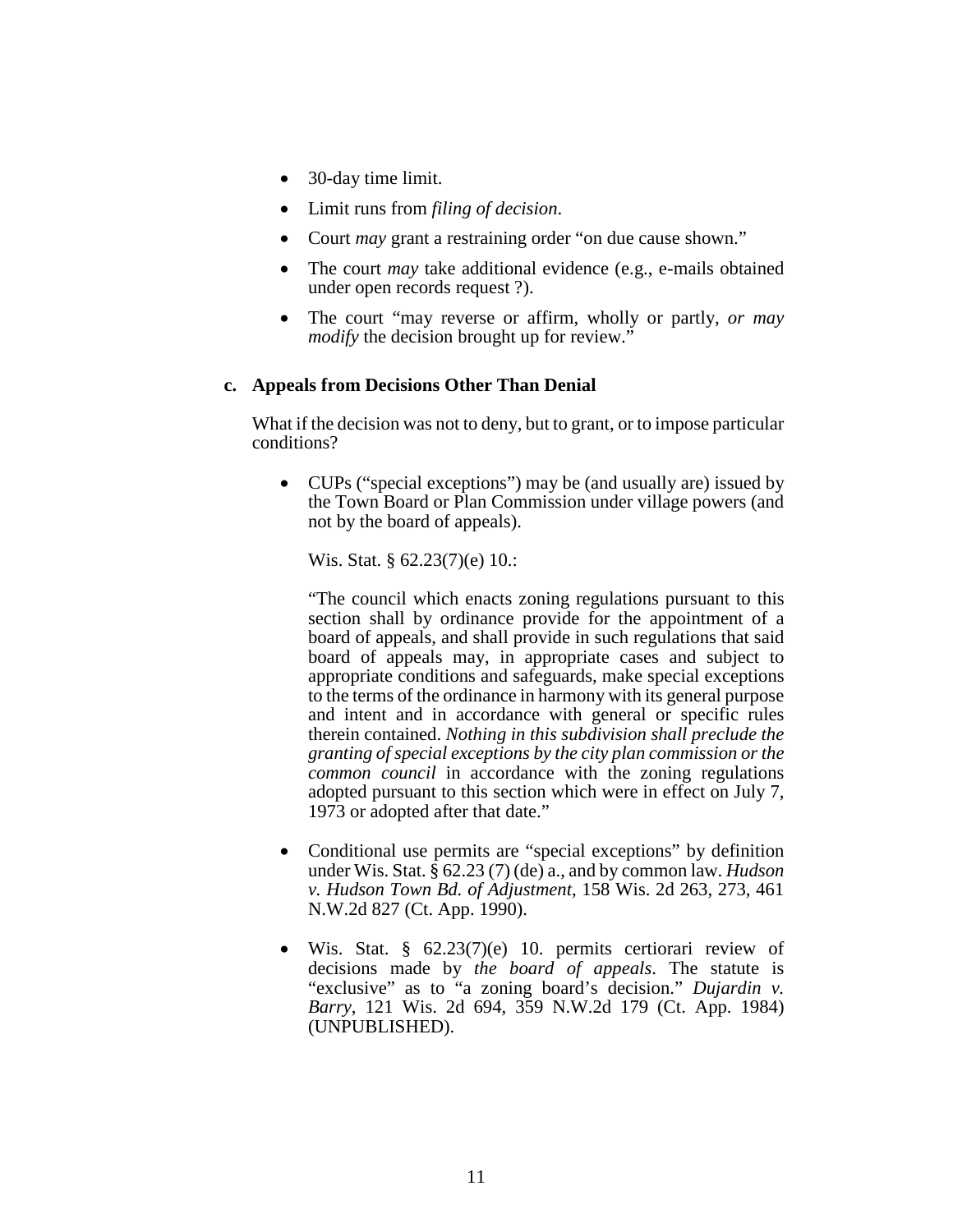- o Act 67 makes the same procedure applicable to appeals *by applicants from denial* of conditional use permits in general.
	- o The statute says nothing about: 1) appeals by a taxpayer from the granting of a CUP; or 2) appeals by an applicant from conditions imposed under a CUP.
	- o Thus, it appears that common law certiorari applies to such appeals.
- There are consequences to pursuing common law vs. statutory certiorari
	- o Six-month limitation instead of 30 days:

"The City does not cite to a statute that places a time limit on certiorari review of a *determination of a common council* denying a CUP application. Rather, the City cites to Wis. Stat.  $\frac{8}{9}$  62.23(7)(e)10. (2015-16), which governs the *time limit on certiorari review of a decision of a city zoning board of appeals*. That, however, is inapplicable here, as the appeal was from the Common Council's final decision. *Therefore, as the circuit court correctly concluded, the six-month time limitation for common law certiorari applies* . . . ."

*Hartland Sportsmen's Club, Inc. v. City of Delafield,* 2016 AP 666, Aug. 30, 2017 (District II, unpublished).

o No evidence may be taken by court

Unlike common law certiorari, Wis. Stat. § 62.23 (7) (e) 10. explicitly authorizes the court to take evidence if it is necessary for proper disposition of the matter. *Unless the statute limits or enlarges the scope of review*, it is confined to the same four inquiries as common law certiorari and the record of the administrative proceedings.

*E.g.*, *State ex rel. Ruthenberg v. Annuity & Pension Bd.,* 89 Wis. 2d 463, 474, 278 N.W.2d 835 (1979); *State ex rel. Harris v. Annuity & Pension Bd., Emp. Ret. Sys. of City of Milwaukee,* 87 Wis. 2d 646, 652, 275 N.W.2d 668 (1979).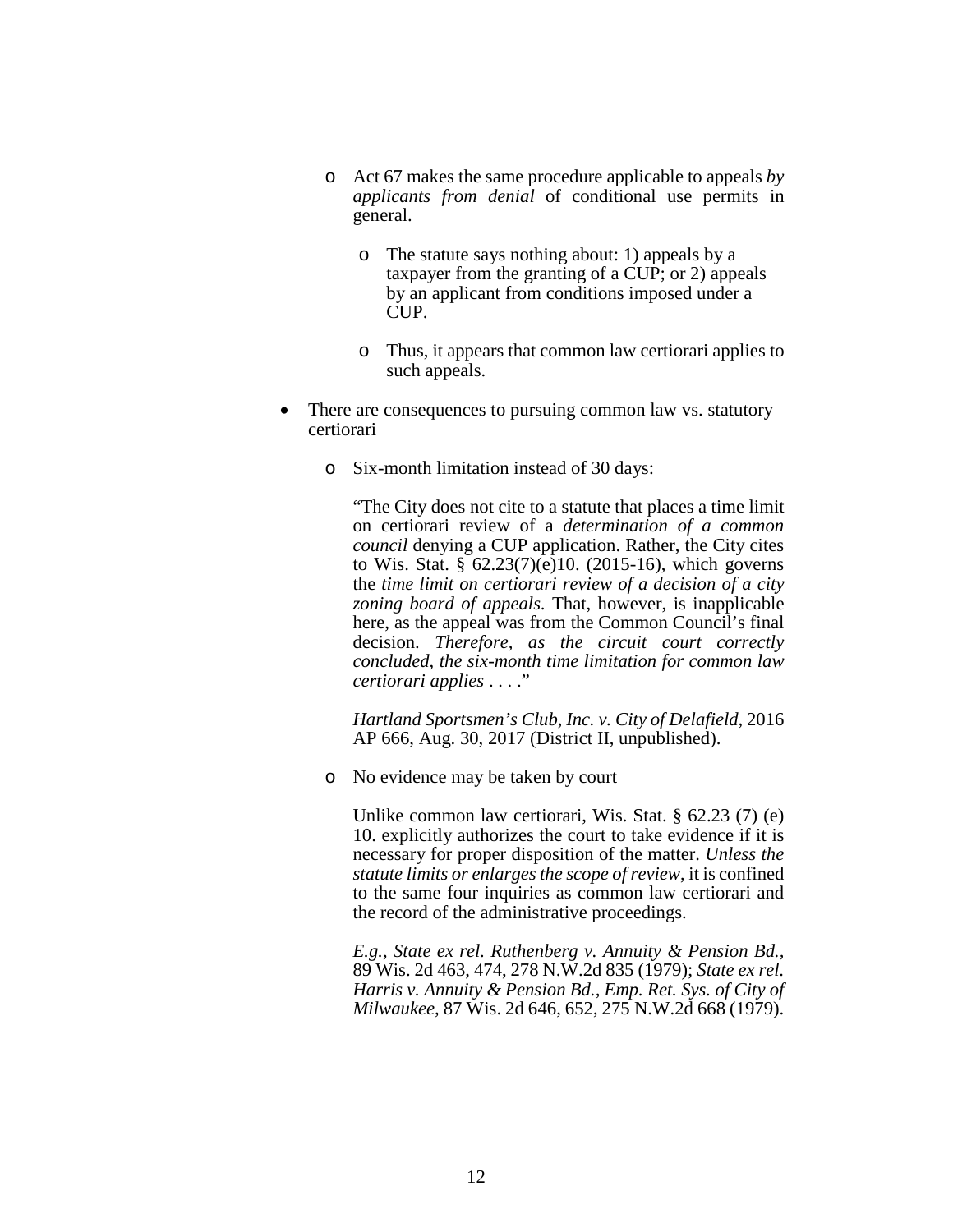# **VII. A DIGRESSION: ARE RE-ZONING DECISIONS APPEALED BY CERTIORARI?**

"The role of courts in zoning matters is limited because zoning is a legislative function." *Town of Rhine v. Bizzell*, 2008 WI 76, ¶ 26, 311 Wis. 2d 1, 751 N.W.2d 780.

*Beverly Materials, LLC v. Town of LaPrairie Bd. of Supervisors, 2007 Wisc. App. LEXIS 1142* (unpublished, internal citations omitted):

"[T]he case law on the procedure for and scope of a court's review of a zoning or rezoning request does not appear to be consistent. Review by certiorari tests the validity of a judicial or quasi-judicial decision . . . and the court's review is generally limited to review of the record before the decision-maker. . . . The legislative process does not have the same requirements for presenting evidence and making a record as do quasijudicial proceedings. Most of the challenges to zoning and rezoning decisions that we are aware of are not by means of certiorari review of a record but an action alleging the decision to be unconstitutional.

However, Beverly Materials is correct that in [*State ex rel. Madison Landfills, Inc. v. Dane County,* 183 Wis. 2d 282, 515 N.W.2d 322 (Ct. App. 1994)], we reviewed the denial of a rezoning petition using the standard of review for a certiorari proceeding. At the same time, we cited [*Buhler v. Racine County*, 33 Wis. 2d 137, 146-47, 146 N.W.2d 403 (1966)] for our limited role in reviewing the decision, *Id*. at 288, and we did not, as Beverly Materials suggests in its brief, refer to "substantial evidence" as the appropriate test in reviewing the evidence. Rather, mindful of *Buhler*, we stated that "the extent of our authority" was to determine if the denial of the petition for rezoning "was arbitrary, unreasonable and not based on the evidence before it.'"

But, cf. *State ex rel. Johnson v. Cady*, 50 Wis. 2d 540, 549-50, 185 N.W.2d 306 (1971): "It is well established in this state that where there are no statutory provisions for judicial review, the action of a board or commission may be reviewed by way of certiorari.".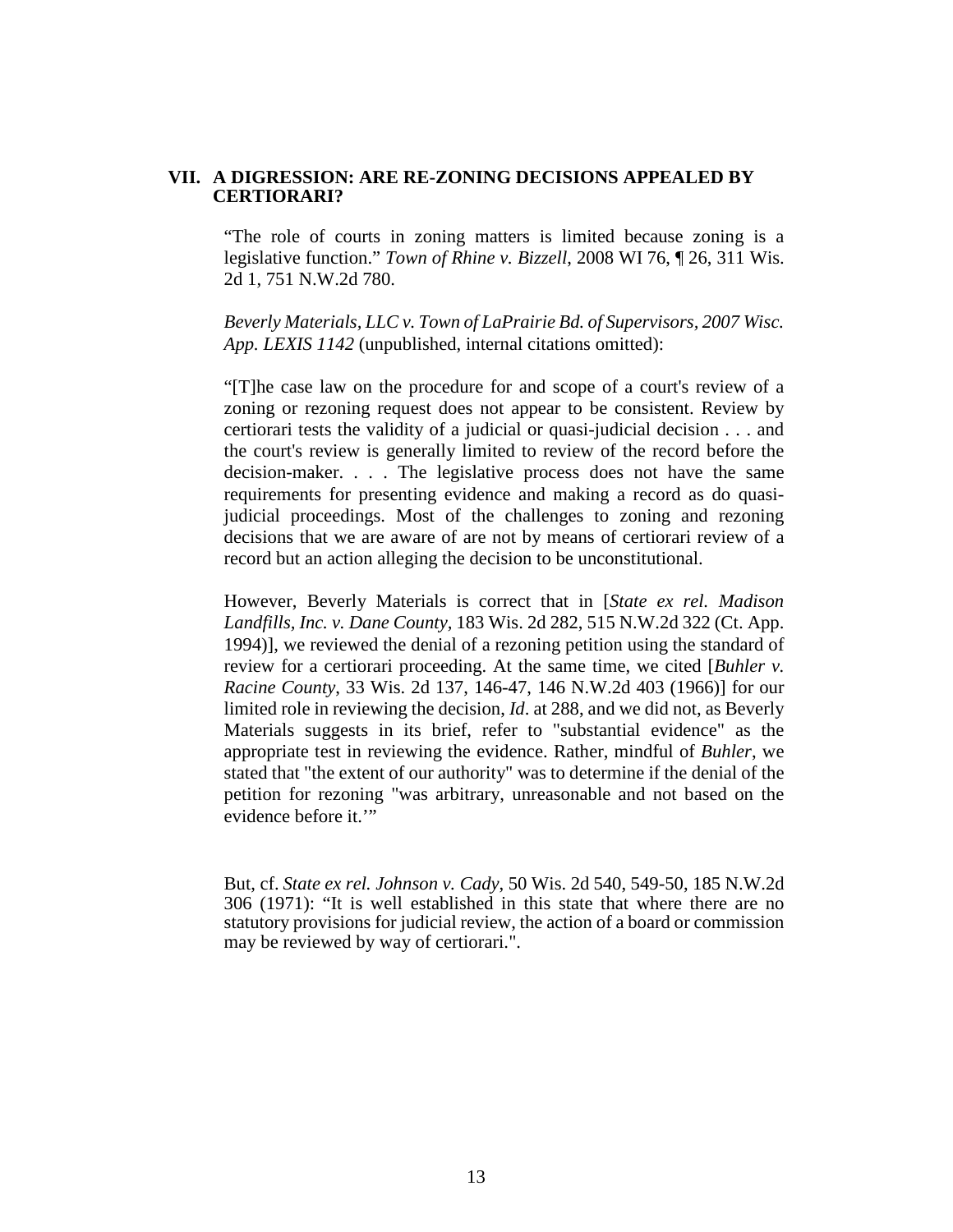#### **VIII. LIQUOR LICENSES**

#### **a. Statutory Review**

Wis. Stat. § 125.12 (2) (d):

"The action of any municipal governing body in *granting or failing to grant, suspending or revoking* any license, or the failure of any municipal governing body to revoke or suspend any license for good cause, *may be reviewed* by the circuit court for the county in which the application for the license was issued, upon application by any applicant, licensee or resident of the municipality. *The procedure on review shall be the same as in civil actions instituted in the circuit court*. The person desiring review shall file pleadings, which shall be served on the municipal governing body *in the manner provided in ch. 801 for service in civil actions* and a copy of the pleadings shall be served on the applicant or licensee. The municipal governing body, applicant or licensee shall have *20 days to file an answer* to the complaint. Following filing of the answer, the matter shall be deemed at issue and hearing may be had within 5 days, upon due notice served upon the opposing party. The hearing shall be before the court without a jury. *Subpoenas for witnesses may be issued* and their attendance compelled. The decision of the court shall be filed within 10 days after the hearing and a copy of the decision shall be transmitted to each of the parties. The decision shall be binding unless it is appealed to the court of appeals."

#### **b. Certiorari.**

The statute does not address whether certiorari review should be applied, but the Supreme Court has determined that certiorari review is appropriate. *Nowell v. City of Wausau,* 2013 WI 88, ¶ 3, 351 Wis. 2d 1, 838 N.W.2d 852.

Certiorari review also extends to decisions to *not* renew alcohol licenses. *Wisconsin Dolls, LLC v. Town of Dell Prairie,* 2012 WI 76, ¶¶ 18–19, 342 Wis. 2d 350, 815 N.W.2d 690.

#### **c. Regulation of Alcohol – a Constitutionally-Favored Power**

There is a particularly strong interest in the police power to regulate alcohol. The "states, under the broad sweep of the Twenty-first Amendment, are endowed with something more than the normal police power in regulating the sale of liquor." *State ex rel. Grand Bazaar Liquors, Inc. v. City of Milwaukee,* 105 Wis. 2d 203, 217, 313 N.W.2d 805 (1982).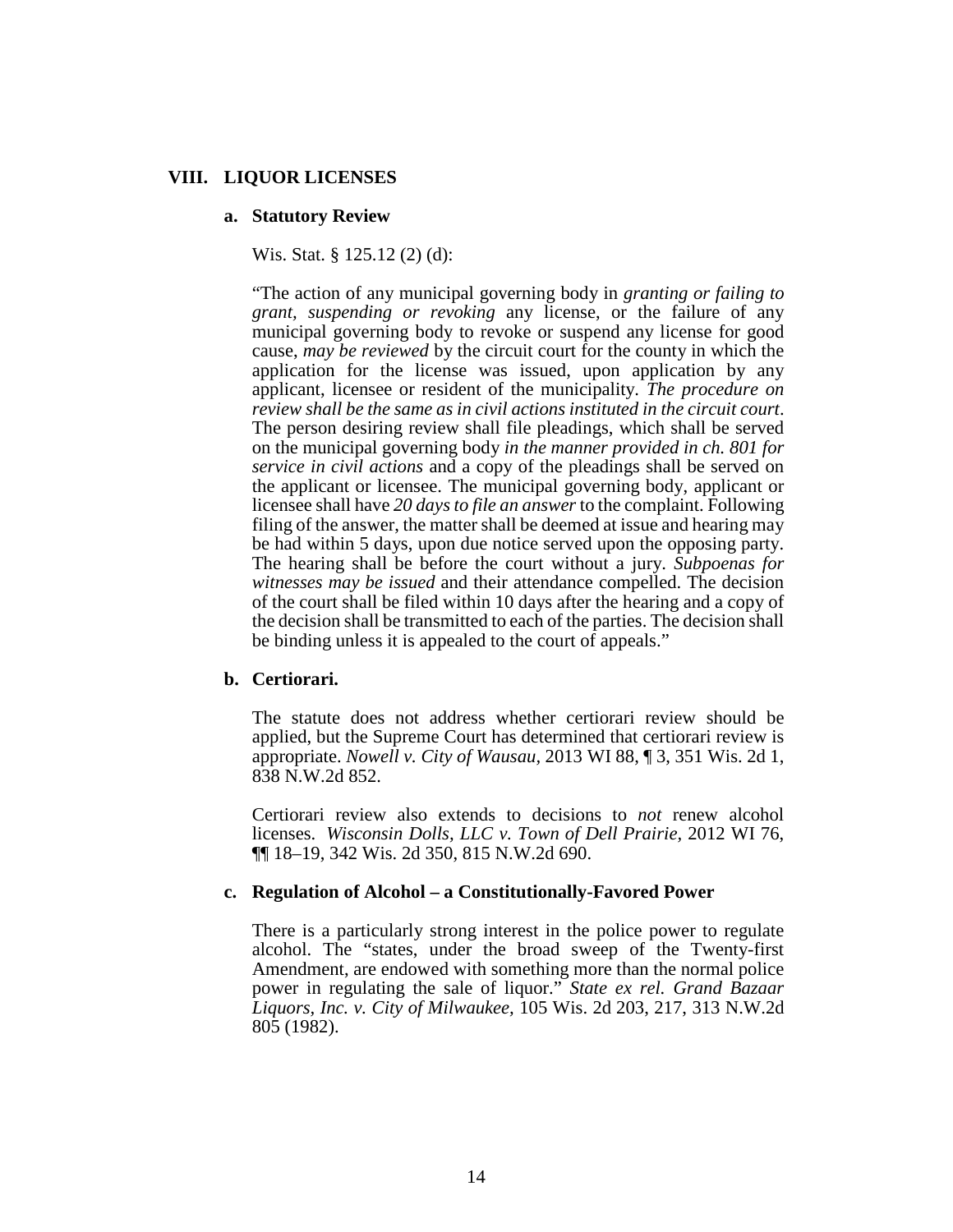# **d. Filing Procedure.**

The statute assumes 20 days to answer, suggesting a summons and complaint procedure.

#### **e. Taking Evidence.**

The court allows evidence to be taken that is relevant to one of the four prongs of certiorari review. The "circuit court is to address, the evidence the court takes should be relevant to one of the four prongs of certiorari review … such an approach accords a licensee *broad latitude to introduce evidence* under prong three. At the same time, it accords the appropriate deference to the municipality's exercise of its police powers." *Nowell v. City of Wausau*, 2013 WI 88, ¶ 48, 351 Wis. 2d 1, 24–25, 838 N.W.2d 852, 863–64.

# **IX. REMEDIES**

# **a. Chapter 68 Appeal**:

"The court may *affirm or reverse* the final determination, *or remand* to the decision maker for further proceedings consistent with the court's decision." Wis. Stat. § 68.13(1).

• Reversal

"Outright reversal is appropriate when the due process violation cannot be cured on remand . . . Because a new hearing with a constitutionally sufficient notice could cure the due process violation in this case, [the appellant] is not entitled to outright reversal." *Guerrero v. City of Kenosha Housing Authority*, 2011 WI App 138, ¶ 13, at fn. 5 337 Wis. 2d 484, 805 N.W.2d 127.

• Remand

"[R]emand is appropriate when the due processs violation can be corrected without permitting the agency to introduce new evidence or assert new allegations." (Court cites *State ex rel. Gibson v. DHSS*, 86 Wis. 2d 345, 353, 272 N.W.2d 395 (Ct. App. 1978) for the proposition that "a remand permitting correction of the due process violation with a second hearing is within the jurisdiction of a court on certiorari review.") *Id*. at fn. 5.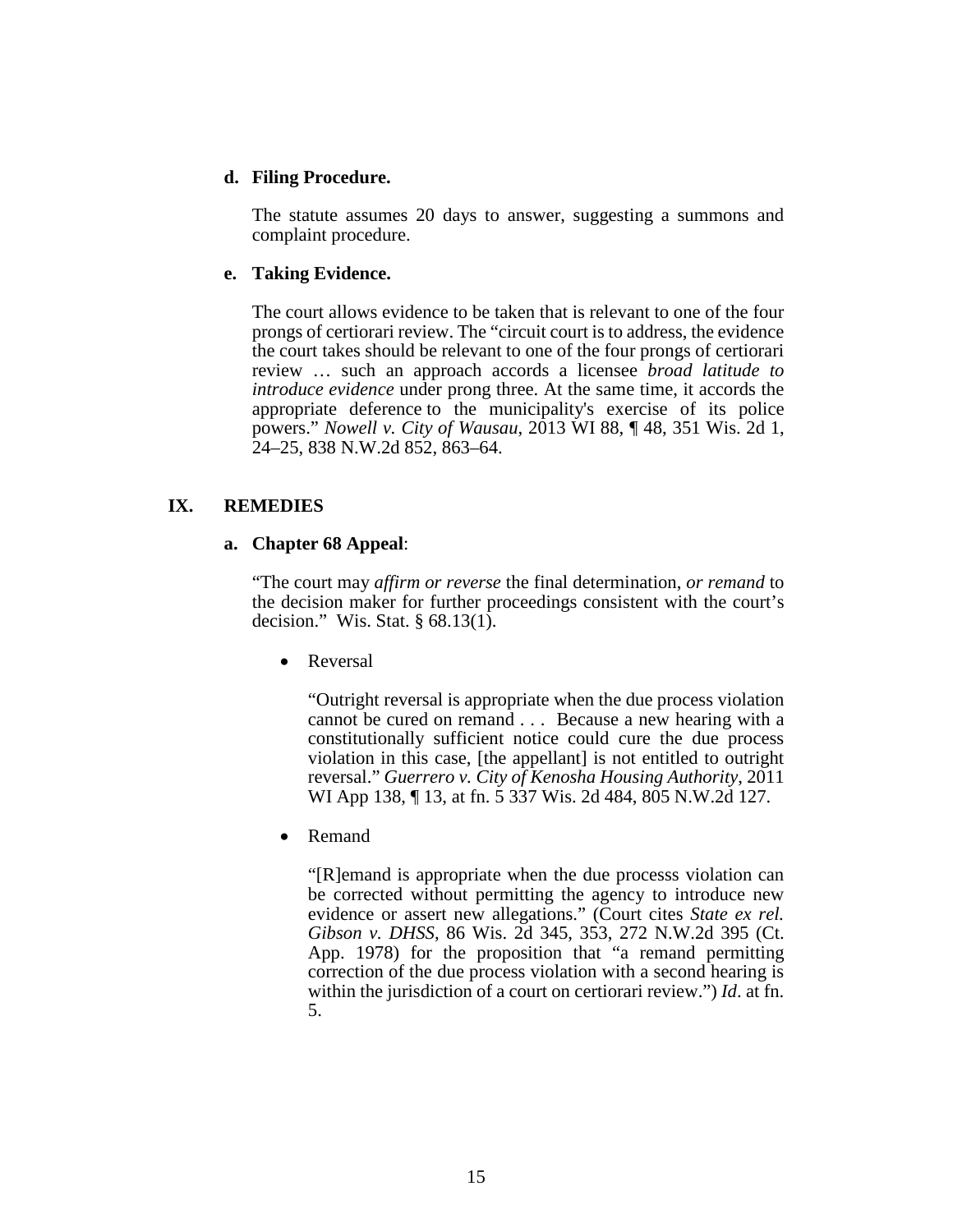- Can a Court Order the Issuance of a Permit?
	- The Wisconsin Supreme Court has held that a certiorari court cannot order a board to provide equitable relief. *Guerrero v. City of Kenosha Housing Authority*, 2011 WI App 138, ¶ 13, 337 Wis. 2d 484, 805 N.W.2d 127. *Guerrero*, however, was a Section 8 housing case.
	- However, in *State ex rel. Humble Oil & Refining Co. v. Wahner*, 25 Wis. 2d 1, 15, 130 N.W.2d 304, 311-312 (1964), the court held:

"It would be manifestly unfair to allow the town board to cut Humble off in its quest for a building permit after the town has been taken to court to test the validity of its ordinance and the alleged arbitrary and unreasonable conduct of the zoning board in denying the permit. If the town's contention is upheld it would be tantamount to approving the proposition that every time a party came close to successfully challenging a town and its zoning board on its zoning actions, his gains could be legislated away by the enactment of an amendment to the ordinance."

• Before the adoption of Chapter 68, the Wisconsin Supreme Court ordered issuance of a municipal permit in a mandamus case, *State ex rel. O'Neil v. Hallie*, 19 Wis. 2d 558, 568, 120 N.W.2d 641 (1963):

A town chose to arbitrarily deny a permit to operate an outdoor theater, although a license had been previously issued to another theater. The court held that, "[b]y licensing the existing outdoor theater the town board has effectively estopped itself from refusing to license other outdoor theaters" unless there was evidence that "the entertainment offered will differ substantially from that already offered at the existing outdoor theater." *Id.* at 567. Thus, the court held that the refusal of a license to the second applicant was "a denial of the equal protection of the laws and constitutes an arbitrary and capricious administration of the police power by the town board of Hallie." *Id*. at 568. The court found that "[t]o refuse a license to "O'Neil on the facts in the instant action is a denial of the equal protection of the laws and constitutes an arbitrary and capricious administration of the police power by the town board of Hallie." Thus, the court directed "the trial court to issue a peremptory writ of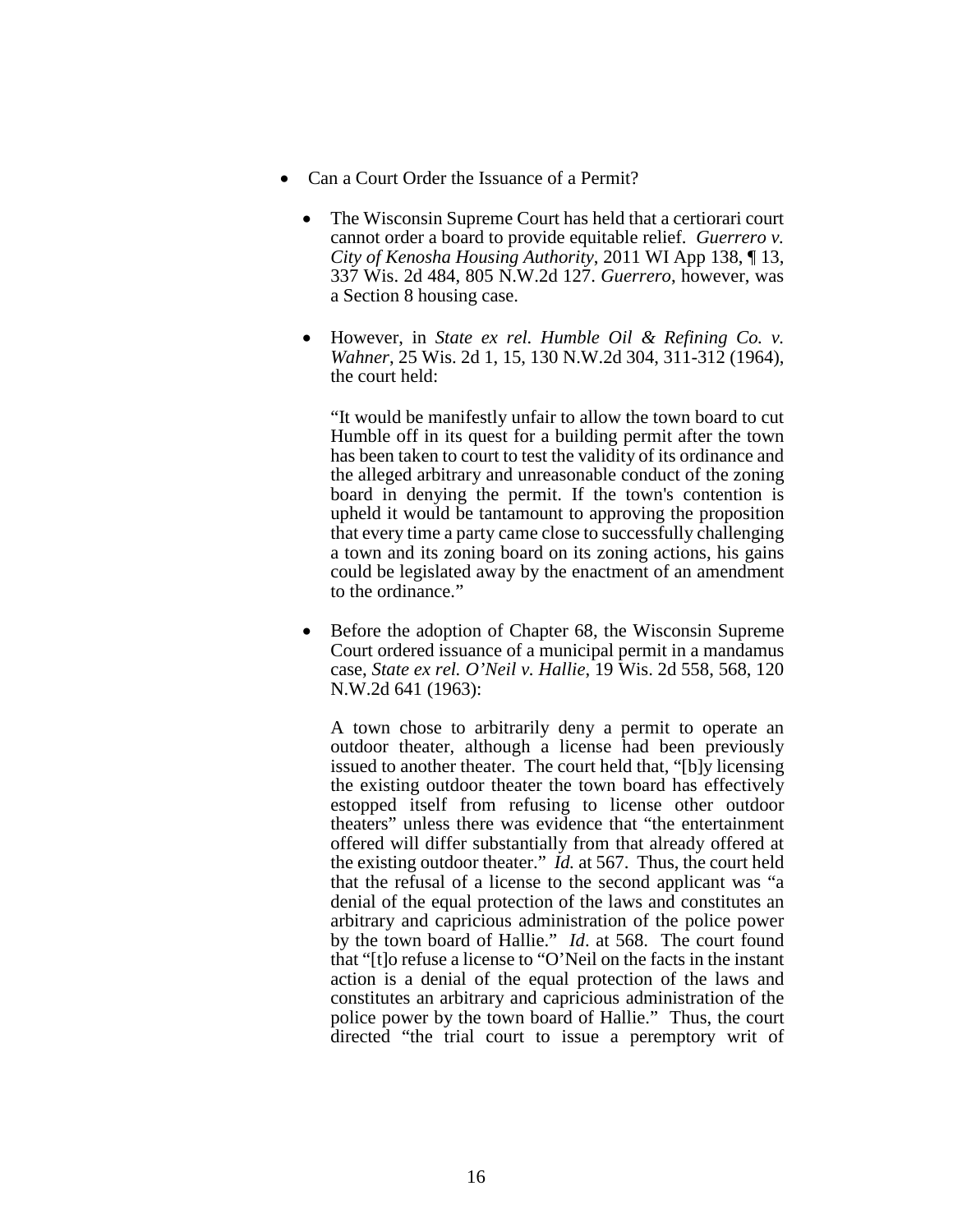mandamus requiring the defendants . . . to issue a license" to the applicant.

"It is a fundamental rule of law that arbitrary administration of an ordinance contravenes the provisions of the Fourteenth amendment relating to due process and equal protection of the laws." *Id.* at 567.

#### **b. Conditional Use Permit Appeal**:

"The court may reverse or affirm, wholly or partly, *or may modify the decision brought up for review*." Wis. Stat. § 62.23(7)(e) 10.

- Does the power to "modify" include the power to issue a permit?
- What about a review under common law certiorari?

#### **X. CONSTITUTIONAL CHALLENGES UNDER 42 U.S.C. § 1983**

#### **a. Distinction from Certiorari.**

"[T]here is a distinction between presenting an equal protection argument in a Wis. Stat. ch. 68 certiorari proceeding and asserting an equal protection claim for money damages under § 1983." *Hanlon v. Town of Milton*, 235 Wis. 2d 597, 604-605, 612 N.W.2d 44, 48 (2000)

"One purpose of a § 1983 claim is to create a tort remedy for the deprivation of federal constitutional rights by government action. The relief available to a litigant from the circuit court under Wis. Stat. § 68.13(1) is limited. Under § 68.13(1) the court can only affirm, reverse, or remand for additional proceedings in accord with the court's judgment. In contrast, remedies demanded by Hanlon in his § 1983 claim included monetary damages and reasonable attorney fees." *Hanlon*, 235 Wis. 2d at 604.

Constitutional challenges are not required to be joined with certiorari claims, but they can be. *Hanlon,* 235 Wis. 2d, ¶ 27.

#### **b. Six-Year Limitation**

"[U]nder Wis. Stat. § 68.13(1), an individual has 30 days after receiving a final determination from a municipality in which to seek certiorari review. However a six-year statute of limitation governs § 1983 claims." *Hanlon,* 235 Wis. 2d, ¶ 25; *Hemberger v. Bitzer,* 216 Wis. 2d 509).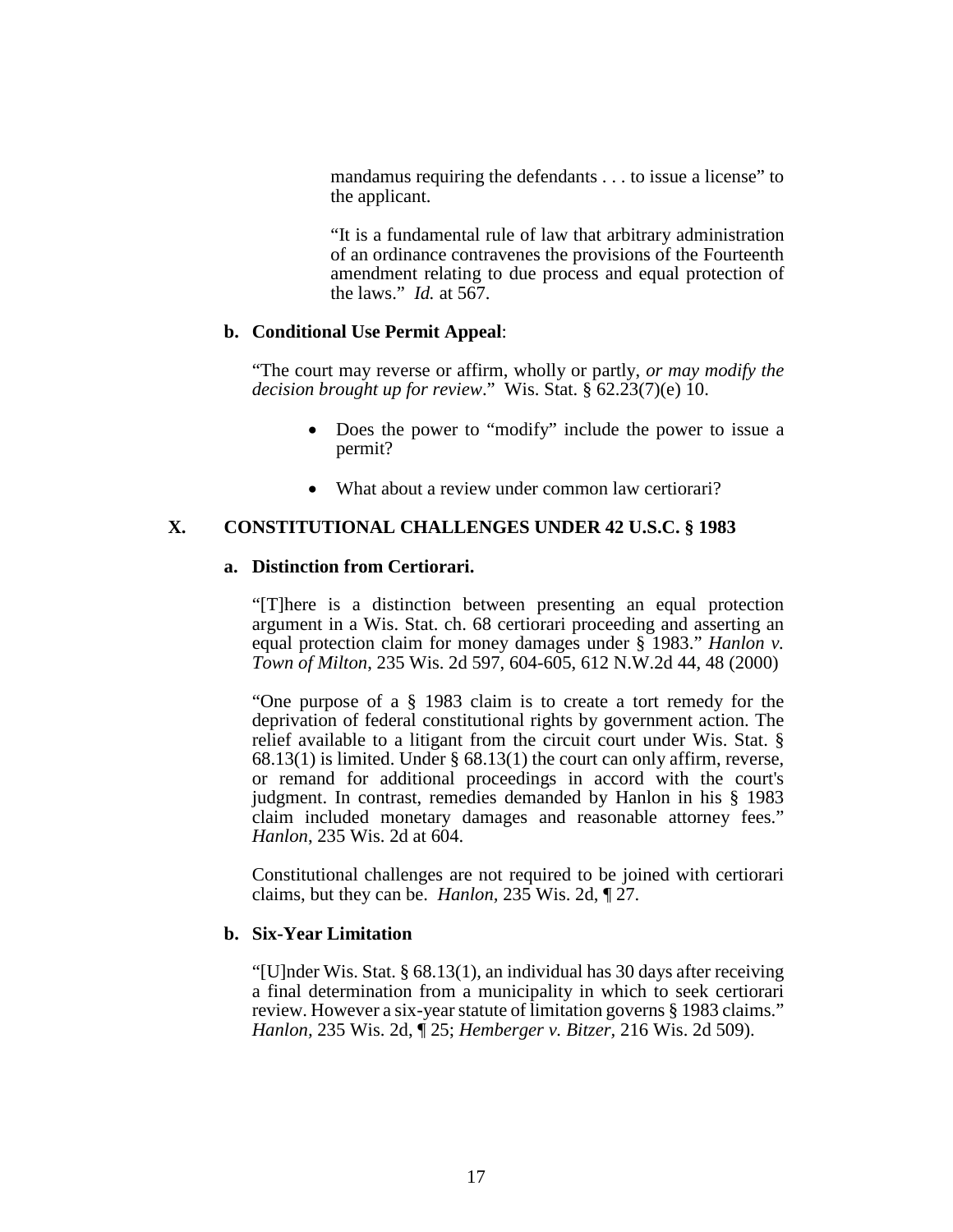#### **c. Standard of Review**

Constitutional challenge to zoning ordinance must be proven beyond a reasonable doubt. *State ex. rel. Hammermill Paper Co. v. La Plante*, 58 Wis. 2d 32, 46, 205 N.W.2d 784 (1973).

#### **d. Causes of Action**

• Substantive Due Process

To bring a substantive due process claim a plaintiff must demonstrate either that the ordinance infringes on a fundamental liberty interest or that the ordinance is arbitrary and unreasonable. *Euclid v. Ambler Realty Co.,* 272 U.S. 365 (1926).

- Rational Basis Attacks
	- *a.* The burden is on the plaintiff to prove that the ordinance lacks a rational relationship to a valid government objective. *Thorp v. Town of Lebanon,* 2000 WI 60, ¶ 40, 235 Wis. 2d 610, 612 N.W.2d 59.
	- *b.* To have a legitimate end, ordinance must have a rational relationship to public health, safety, morals, or general welfare. *State ex. rel Grand Bazaar Liquors, Inc. v. Milwaukee*, 105 Wis. 2d 203, 211, 313 N.W.2d 805 (1982).

In *Grand Bazaar*, the court found that an ordinance requiring alcohol licensees to receive at least 50% of their income from liquor sales did not have a rational relationship to a legitimate end.

The city cited limiting the number of total licenses and encouraging adherence to liquor regulations as the rational bases for the ordinance. *Id.* at 210.

The court reasoned that the ordinance served to classify applicants for a license, but did not limit the amount of liquor licenses and that there was no evidence there was a problem with adherence to liquor ordinances.

The ordinance must actually seem to accomplish the stated goals.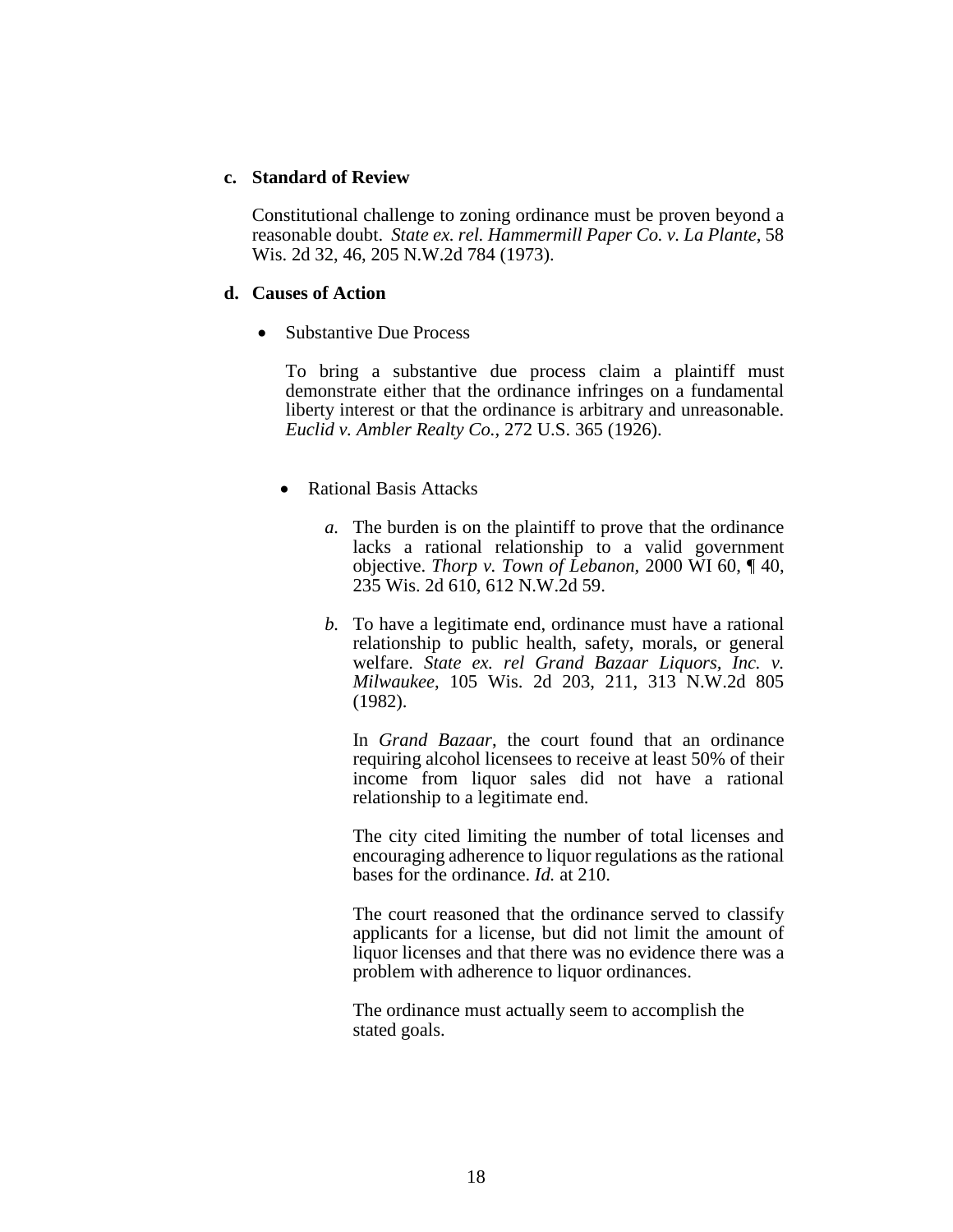c. Zoning by CUP Only

An ordinance that effectively only allows conditional use permits violates substantive due process rights because it did not bear a rational relationship to a legitimate end. *Town of Rhine v. Bizzell,* 2008 WI 76, ¶ 43, 311 Wis. 2d 1, 751 N.W.2d 780.

• Attacks on Standardless/Unconstitutionally Vague Ordinances

When an ordinance delegates power to a municipal legislative body without standards to exercise that power, the delegation "constitutes an unlawful delegation of power to the members" of the body. *Hobart v. Collier,* 3 Wis. 2d 182, 188, 87 N.W.2d 868 (1958).

- o Standardless Ordinances:
	- 1. Allow for arbitrary and uncontrolled discretion. *In re Garrabad*, 84 Wis. 585, 594, 54 N.W. 1004 (1893).
	- 2. Open the door to favoritism and discrimination. *State ex rel. Humble Oil & Ref. Co. v. Wahner,* 25 Wis. 2d 1, 11, 130 N.W.2d 304(1964).
- o Example of standardless/unconstitutionally vague ordinance:

*State ex rel. Humble Oil & Ref. Co. v. Wahner*, 25 Wis. 2d 1, 11, 130 N.W.2d 304 (1964). City ordinance permitted gas stations only if they were approved by the zoning board, and provided no standards.

- 2. Equal Protection Claims
	- Two alternative levels of scrutiny are applied to equal protection challenges:

Strict scrutiny applies to statutes that involve fundamental interests or rights, or suspect classifications or discrete and insular minorities. *State ex. rel. Watts v. Combined Community Serv*., 122 Wis. 2d 65, 81, 362 N.W.2d 104(1985).

Unless the Plaintiff is alleging that they belong to a suspect class, the level of scrutiny is a rational basis test. *State ex. rel.*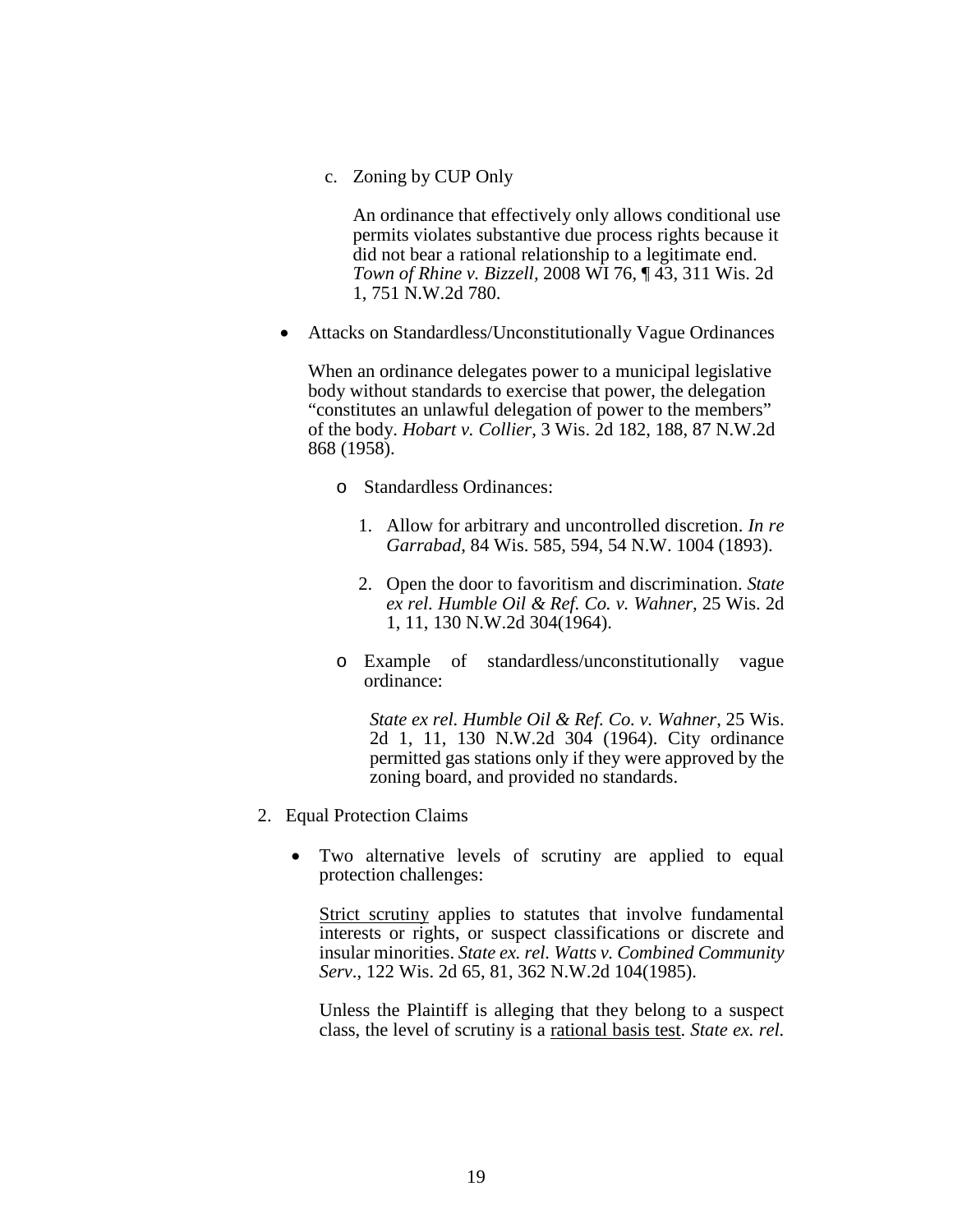*Watts v. Combined Community Serv.*, 122 Wis. 2d 65, 81, 362 N.W.2d 104(1985).

- The rational basis test is the same for equal protection and due process claims that are not subject to strict scrutiny. *Medeiros v. Vincent,* 431 F.3d 25 (1st Cir. 2005).
- 5-part test for reviewing equal protection challenges in Wisconsin based on classification:
	- a. All classification must be based upon substantial distinctions
	- b. The classification must be germane to the purpose of the law (rationally related to articulated purposes)
	- c. The classification must not be based upon existing circumstances only
	- d. The law must apply equally to each member of the class
	- e. The characteristics of each class should be so far different from those other classes as to reasonably suggest the propriety of substantially different legislation

*Omernik v. State*, 64 Wis.2d 6, 19, 218 N.W.2d 734 (1974); *State ex rel. Grand Bazaar Liquors, Inc. v. City of Milwaukee,* 105 Wis. 2d 203, 215, 313 N.W.2d 805 (1982).

- Creating a class for the purpose of limiting competition: *Grand Bazaar*:
	- a. The record "supported the conclusion that the ordinance was supported by special interest groups as an anticompetitive measure to keep large retail stores out of the retail liquor business." *Id. at* 209-210.
	- b. The purpose articulated by the City, however, was to limit the number of retail liquor outlets.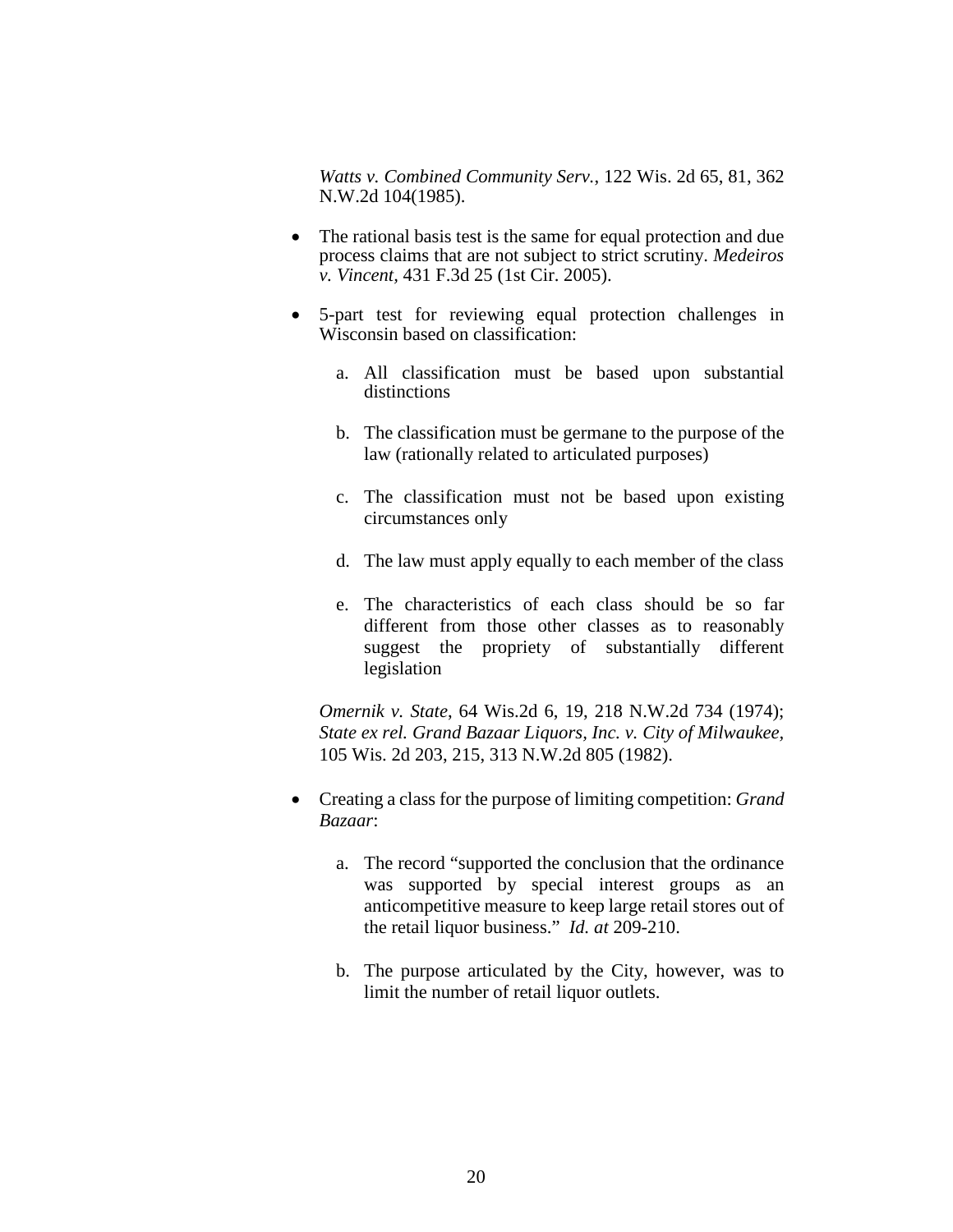- c. The ordinance has to seem to accomplish the stated goals.
- d. "First, there is no evidence in the record to demonstrate that there is any public need to limit the number of new liquor licenses. Second, we note that the Common Council retains the ultimate right to limit the number of licensed establishments, with or without this ordinance. Ultimately, as we view it, the ordinance only discriminates among *applicants* for a license; it does not limit the number of licenses issued." *Id.* at 212 (emphasis by the court).
- Arbitrary administration as unconstitutional act

"It is a fundamental rule of law that arbitrary administration of an ordinance contravenes the provisions of the Fourteenth amendment relating to due process and equal protection of the laws." *State ex rel. O'Neil v. Hallie*, 19 Wis. 2d 558, 567, 120 N.W.2d 641 (1963)

#### **e. Remedies Under § 1983**

• Attorney fees

Under 42 U.S.C. § 1988 (b), the "prevailing party" may seek an award of attorney fees. "[A] prevailing plaintiff should ordinarily recover an attorney's fee unless special circumstances would render such an award unjust." *Thompson v. Village of Hales Corners*, 115 Wis. 2d 289, 297, 340 N.W.2d 704 (1983).

• Injunctive relief

"Local governing bodies (and local officials sued in their official capacities) can, therefore, be sued directly under § 1983 for monetary, declaratory, and injunctive relief in those situations where, as here, the action that is alleged to be unconstitutional implements or executes a policy statement, ordinance, regulation, or decision officially adopted or promulgated by those whose edicts or acts may fairly be said to represent official policy*."*